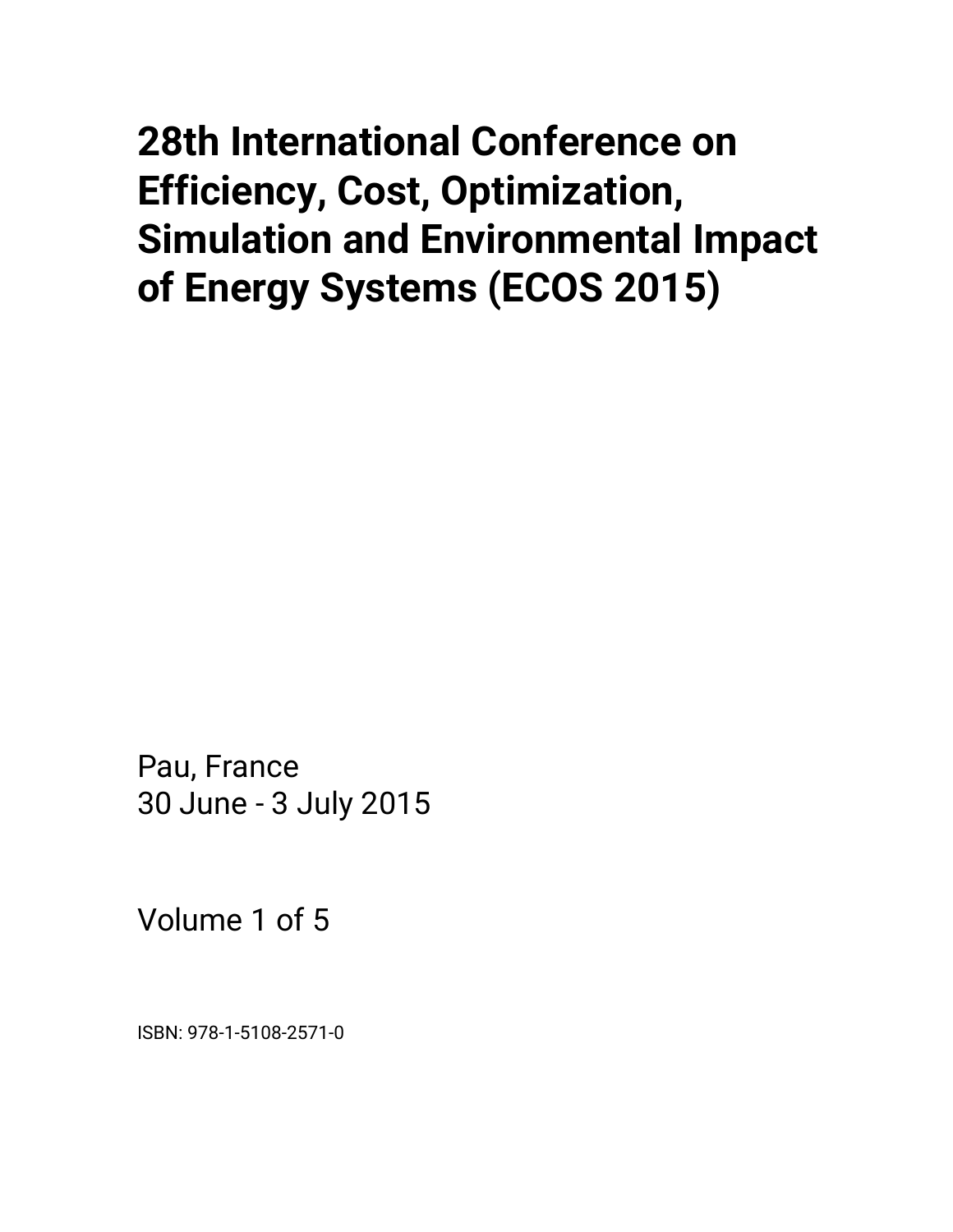**Printed from e-media with permission by:** 

Curran Associates, Inc. 57 Morehouse Lane Red Hook, NY 12571



**Some format issues inherent in the e-media version may also appear in this print version.** 

Copyright© (2015) by Laboratoire de Thermique, Energetique et Procedes (LaTEP) All rights reserved.

Printed by Curran Associates, Inc. (2016)

For permission requests, please contact Laboratoire de Thermique, Energetique et Procedes (LaTEP) at the address below.

Laboratoire de Thermique, Energetique et Procedes (LaTEP) LaTEP-University Pau & Pays Adour LaTEP-ENSGTI – UPPA Batiment d'Alembert Rue Jules Ferry BP7511, 64075 Pau Cedex, France

Phone: +330559407717

latep.univ-pau.fr

## **Additional copies of this publication are available from:**

Curran Associates, Inc. 57 Morehouse Lane Red Hook, NY 12571 USA Phone: 845-758-0400 Fax: 845-758-2633 Email: curran@proceedings.com Web: www.proceedings.com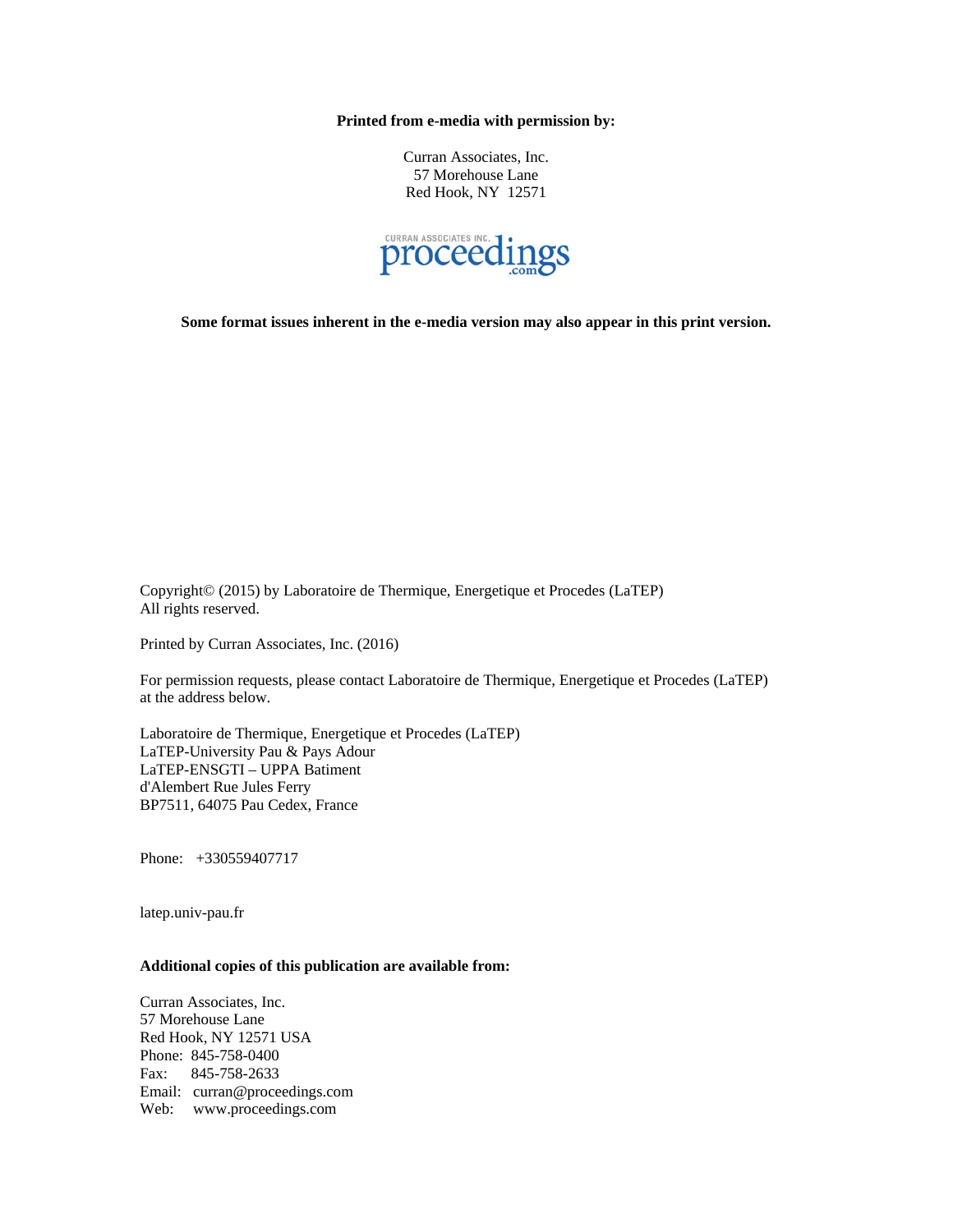# **TABLE OF CONTENTS**

#### **VOLUME 1**

#### **1. FUNDAMENTAL & APPLIED THERMODYNAMICS**

| THERMAL ANALYSIS OF COAL GASIFICATION IN SUPERCRITICAL WATER FOR POWER                                                                   |  |
|------------------------------------------------------------------------------------------------------------------------------------------|--|
| Zhewen Chen, Xiaosong Zhang, Lin Gao, Sheng Li                                                                                           |  |
| THERMODYNAMIC ANALYSIS OF THE INTEGRATION OF AN ADVANCED COMBINED CYCLE                                                                  |  |
|                                                                                                                                          |  |
| Janusz Kotowicz, Mateusz Brzeczek, Marcin Job                                                                                            |  |
| OPTIMIZATION OF THE STRUCTURE OF THE COMBINED CYCLE POWER PLANT WITH OXY-                                                                |  |
| Janusz Kotowicz, Marcin Job, Mateusz Brzeczek                                                                                            |  |
|                                                                                                                                          |  |
| Dean Millar, Valeria Pavese, Vittorio Verda                                                                                              |  |
| A MID-TEMPERATURE SOLAR HYBRIDIZATION CCHP SYSTEM WITH ALTERNATIVE FUEL                                                                  |  |
|                                                                                                                                          |  |
| Hao Zhang, Hong Hui, Gao Jianjian, Jin Hongguang                                                                                         |  |
|                                                                                                                                          |  |
| Stephen Young, Alex Hutchison, Sujit Sengupta, Thomas Clifford, Valeria Pavese, Catarina Noula, Maxine Myre, David Vitone,               |  |
| Jean-Paul Chiasson, Dean Millar                                                                                                          |  |
|                                                                                                                                          |  |
| 2. HEAT & MASS TRANSFER, FLUID DYNAMICS                                                                                                  |  |
| THERMAL ANALYSIS OF A FLAT PLATE COLLECTOR WITH SOLIDWORKS AND DETERMINATION                                                             |  |
|                                                                                                                                          |  |
| Evangelos Bellos, Christos Tzivanidis, Dimitris Korres, Kimon Antonopoulos                                                               |  |
| DESIGN AND EXPERIMENTAL-BASED THERMAL CHARACTERIZATION OF HEAT EXCHANGERS                                                                |  |
|                                                                                                                                          |  |
| Primož Poredoš, Andrej Kitanovski, Tomaž Šuklje, Ciril Arkar, Sašo Medved                                                                |  |
| HEAT AND MASS TRANSFER IN THERMOCHEMICAL COMPOUND USED FOR THERMAL STORAGE  98                                                           |  |
| Gabriel Boulnois, Nathalie Mazet, Sylvain Mauran, Erdanay Kurt                                                                           |  |
| MODELLING OF FLAT PLATE AND V-CORRUGATED SOLAR AIR HEATERS OPERATED IN NATURAL                                                           |  |
|                                                                                                                                          |  |
| Hicham El Ferouali, Said Doubabi, Naji Abdenouri                                                                                         |  |
| DYNAMIC MODELING OF THERMAL SYSTEMS USING A SEMI-EMPIRICAL APPROACH AND THE                                                              |  |
|                                                                                                                                          |  |
| Queralt Altés Buch, Rémi Dickes, Adriano Desideri, Vincent Lemort, Sylvain Quoilin                                                       |  |
|                                                                                                                                          |  |
| Roberta Masci, Giacomo Bonciolini, Flavio Emilio Bianchi, Alessio Bufalieri                                                              |  |
| CFD ANALYSIS OF A CONSTRUCTAL LIQUID-COOLED HEAT SINK FOR HIGH-POWER                                                                     |  |
|                                                                                                                                          |  |
| Ulises Gonzalez-Valle, Daniel Lorenzini-Gutierrez, Fernando Cano-Banda, Irepan Barbosa-Ayala, Alejandro Tello-Sanchez, Abel<br>Hernandez |  |
| NUMERICAL STUDY OF LAMINAR NATURAL CONVECTIVE FLOW OF A CONTAMINATED MIXTURE                                                             |  |
|                                                                                                                                          |  |
| Yassine Cherif, L Koufi, Z Younsi, Hassane Naji                                                                                          |  |
| MOVING TOWARD GREEN AIRCRAFT: MORE ONBOARD ELECTRICITY WITH AN EFFICIENT                                                                 |  |
|                                                                                                                                          |  |
| Eric Schall, Nicolas Chauchat, Mathieu Mory                                                                                              |  |

*Eric Schall, Nicolas Chauchat, Mathieu Mory*  **THERMODYNAMIC ANALYSIS FOR SIMULTANEOUS HEAT AND MASS TRANSFER SYSTEMS** ......................................179 *Jesus Martinez-Patiño, Luis Serra, Vittorio Verda, Martin Picon-Nuñez, Carlos Rubio-Maya*  **NEW DYNAMIC HEAT FLUX SENSORS TO IMPROVE ENERGY EFFICIENCY OF BUILDINGS**..........................................188 *Bertrand Garnier, Boussad Azerou, Ahmed Ould El Moctar, Abdeljalil Lahmar*  **PERFORMANCE TESTING OF A NOVEL 3-FLUID LIQUID-TO-AIR MEMBRANE ENERGY EXCHANGER (3-FLUID LAMEE) FOR HVAC APPLICATIONS**..................................................................................................................................197

*Mohamed Abdel-Salam, Robert Besant, Carey Simonson* 

#### **POSTER 2. HEAT & MASS TRANSFER, FLUID DYNAMICS**

**EXPERIMENTAL AND NUMERICAL INVESTIGATIONS ON HEAT TRANSFER PERFORMANCE OF SILVER NANOFLUID IN ABSORBER/RECEIVER TUBE OF PARABOLIC TROUGH COLLECTOR WITH TWISTED TAPE INSERTS** .........................................................................................................................................................................207

*Dnyaneshwar Waghole, Ravi Warkhedkar, Vinayak Kulkarni, Ramakant Shrivastva*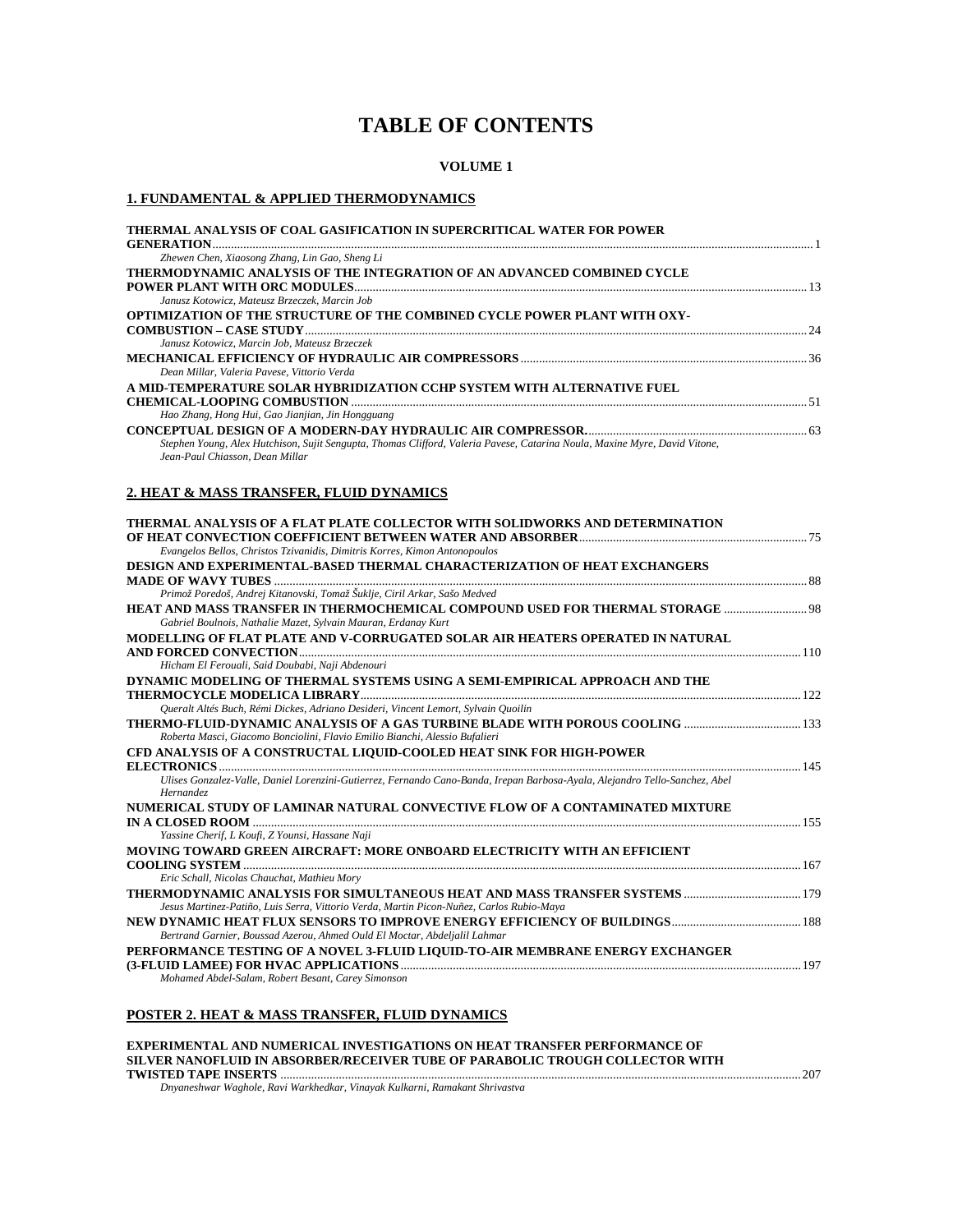| CFD OF AN ULTRA-MINI TURBOGAS COMBUSTION CHAMBER WITH REGENERATION                                                                                          |  |
|-------------------------------------------------------------------------------------------------------------------------------------------------------------|--|
|                                                                                                                                                             |  |
| Davide Travaglini, Ilaria Dominizi, Alessandro D'Agostino, Lorenzo Nana                                                                                     |  |
| MULTI-OBJECTIVE OPTIMIZATION OF THE THERMAL AND HYDRAULIC DESIGN OF A HEAT                                                                                  |  |
|                                                                                                                                                             |  |
| Yaniel Garcia Lovella, Idalberto Herrera, Ward De Paepe, Francesco Contino, Catharina Erlich, Marina Montero Carrero, Sara<br>Pinzi, Maria del Pilar Dorado |  |
|                                                                                                                                                             |  |
|                                                                                                                                                             |  |
| 3. EXERGY ANALYSIS & SECOND LAW ANALYSIS                                                                                                                    |  |
|                                                                                                                                                             |  |
|                                                                                                                                                             |  |
| Mathias Hofmann, George Tsatsaronis                                                                                                                         |  |
| TRANSITING EXERGY FLOWS INSIDE A ONE PHASE EJECTOR FOR REFRIGERATION SYSTEMS253                                                                             |  |
| Khennich Mohammed, Mikhail Sorin, Nicolas Galanis                                                                                                           |  |
| LATTICE BOLTZMANN SIMULATIONS TO ASSESS HEATING AND COOLING STRATEGIES OF PHASE-                                                                            |  |
| Alissar Yehya, Hassane Naji, Laurent Zalewski                                                                                                               |  |
| THERMODYNAMIC OPTIMIZATION OF ORGANIC RANKINE CYCLE ARCHITECTURES FOR WASTE                                                                                 |  |
|                                                                                                                                                             |  |
| Steven Lecompte, Henk Huisseune, Martijn van den Broek, Michel De Paepe                                                                                     |  |
| A SYNTHESIS OPTIMIZATION OF MORE-ELECTRIC AIRCRAFT BASED ON EXERGY ANALYSIS 287                                                                             |  |
| Yuxue Ge, Bifeng Song, Yang Pei                                                                                                                             |  |
| PINCH AND EXERGY ANALYSES WITHIN PROCESS SIMULATION SOFTWARE TO ENHANCE                                                                                     |  |
|                                                                                                                                                             |  |
| Olivier Baudouin, Philippe Baudet, Stephane Dechelotte, Quentin Duval, Benjamin Wincure                                                                     |  |
| EVALUATION OF TWO DIMETHYL ETHER PROCESSES MANUFACTURED BY CALCIUM CARBIDE                                                                                  |  |
| Xinxin Yi, Danxing Zheng, Xiaohui Chen, Zhao Ma                                                                                                             |  |
| ENERGY AND CARBON EMISSION ASSESSMENTS OF ACETYLENE-BASED VINYL CHLORIDE                                                                                    |  |
|                                                                                                                                                             |  |
| Zhao Ma, Danxing Zheng, Xiaohui Chen, Xinxin Yi                                                                                                             |  |
| IS MVR AN EFFICIENT ALTERNATIVE TO OPTIMIZE THE ENERGY USE IN AN EVAPORATION                                                                                |  |
| UNITY OF ELECTROLYTIC CAUSTIC SODA PRODUCTION? AN EXERGY APPROACH TO THE                                                                                    |  |
|                                                                                                                                                             |  |
| Carlos Eduardo Keutenedjian Mady, Silvio de Oliveira Jr, Roberto Nicolas de Jardin Junior                                                                   |  |
| THERMODYNAMIC ANALYSIS OF WATER/WATER THERMOELECTRIC HEAT PUMPS: DESIGN                                                                                     |  |
|                                                                                                                                                             |  |
| Ibrahim Neya, Julien Ramousse, Maxime Perier-Muzet                                                                                                          |  |
| SYSTEMATIC PROCEDURE FOR ENERGY DIAGNOSIS AND RETROFIT OF INDUSTRIAL PROCESSES 352                                                                          |  |
| Stéphane Gourmelon, Raphaële Thery-Hetreux, Pascal Floquet                                                                                                  |  |
| Francesco Baldi, Fredrik Ahlgren, Tuong-Van Nguyen, Cecilia Gabrielii, Karin Andersson                                                                      |  |
|                                                                                                                                                             |  |
| Beatriz Carrasquer, Javier Uche, Amaya Martínez, Sergio Usón                                                                                                |  |
| UNDERSTANDING THE INEFFICIENCIES OF AN IGCC CONCEPT WITH CARBON CAPTURE BASED                                                                               |  |
|                                                                                                                                                             |  |
| Max Sorgenfrei, Mathias Penkuhn, George Tsatsaronis                                                                                                         |  |
| EXERGY ANALYSIS OF CERAMIC COMPOSITE MANUFACTURING PROCESS. THE CASE OF LIQUID                                                                              |  |
|                                                                                                                                                             |  |
| Alvaro Jorge Arnal, Sergio Usón, Javier Uche                                                                                                                |  |
|                                                                                                                                                             |  |
| Izabela Henriques, Carlos Mady, Silvio Oliveira Junior                                                                                                      |  |
| ASSESSMENT OF THE EXERGY PERFORMANCE OF A FLOATING, PRODUCTION, STORAGE AND                                                                                 |  |
| Yamid Alberto Carranza Sanchez, Silvio de Oliveira Junior                                                                                                   |  |
| <b>EXERGOECONOMIC EVALUATION OF DIFFERENT TYPES OF ABSORPTION AND COMPRESSION</b>                                                                           |  |
|                                                                                                                                                             |  |
| Tjaša Duh, Tatiana Morosuk, Andrej Kitanovski, Alojz Poredoš                                                                                                |  |
| A PROOF OF NECESSITY OF STABLE EQUILIBRIUM FOR GENERALIZED POTENTIAL EQUALITY IN                                                                            |  |
|                                                                                                                                                             |  |
| Pierfrancesco Palazzo                                                                                                                                       |  |
| ENERGY AND EXERGY ANALYSIS OF INTEGRATED USE OF JATROPHA CURCAS BIOMASS AS                                                                                  |  |
|                                                                                                                                                             |  |
| Hector Ivan Velasquez, Andres Suarez, Gloria Marrugo, Robert Macias, Martha Echeverry, Andres Ramirez                                                       |  |
| <b>EXERGY AND ENERGY ANALYSIS OF THE WATER SCRUBBING PROCESS APPLIED TO BIOGAS</b>                                                                          |  |
| Benjamin Flores Zavala, Reynaldo Palacios Bereche, Silvia Nebra                                                                                             |  |
|                                                                                                                                                             |  |
| Edson Manyumbu                                                                                                                                              |  |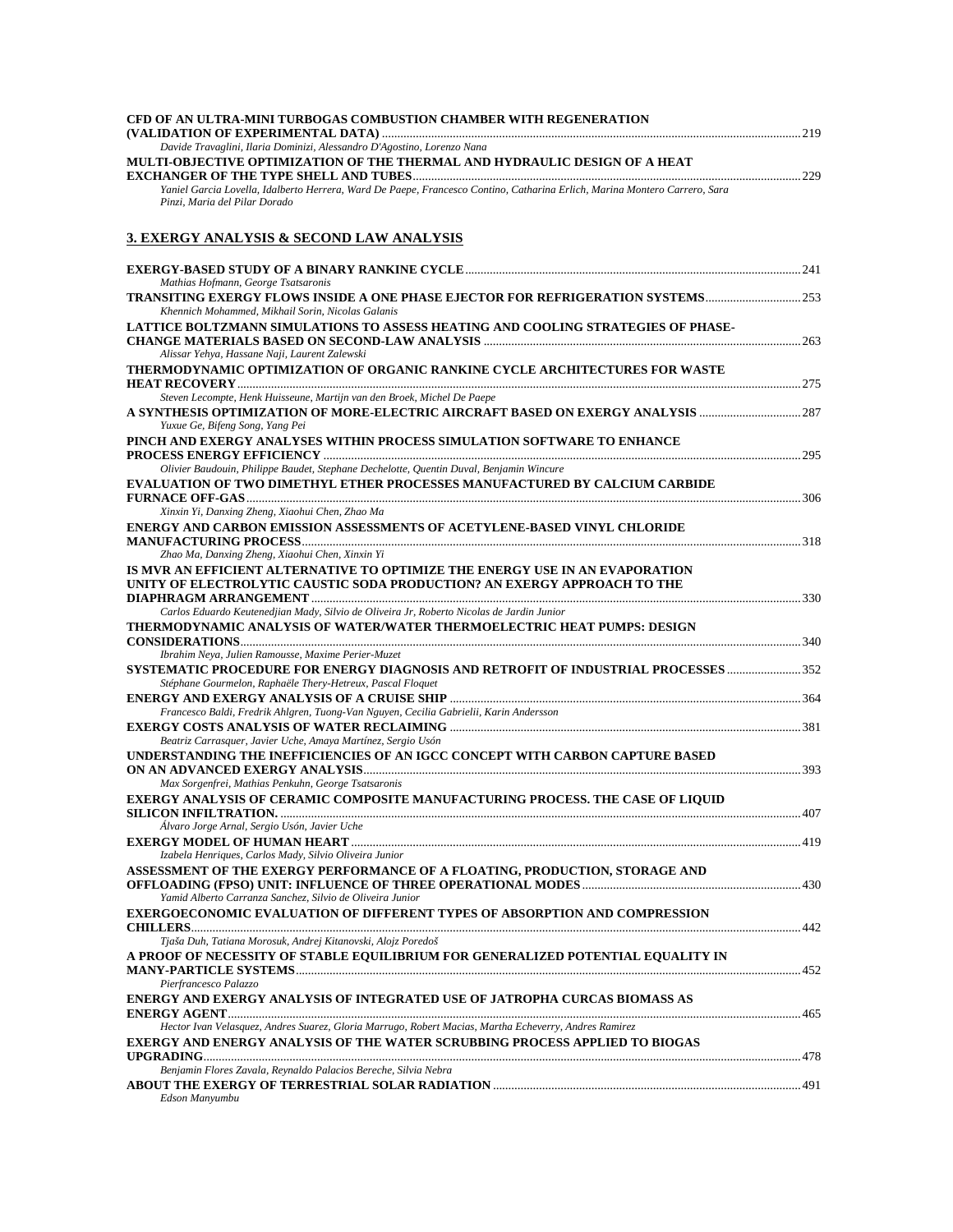| Pierre Neveu, Fadhel Ayachi, Cedric Leray, Yao Azoumah                                                                                                        |  |
|---------------------------------------------------------------------------------------------------------------------------------------------------------------|--|
| PERFORMANCE ASSESSMENT COMPARISON OF VARIABLE FIN DENSITY MICROCHANNELS FOR                                                                                   |  |
| Jose-Luis Gonzalez-Hernandez, Abel Hernandez, Satish Kandlikar, Carlos Rubio-Jimenez, Jose-Luis Luviano-Ortiz                                                 |  |
| EXERGY ANALYSIS FOR THE OPTIMIZATION OF FLAT-PLATE SOLAR COLLECTORS                                                                                           |  |
|                                                                                                                                                               |  |
| Soteris Kalogirou, Sotiris, Karellas                                                                                                                          |  |
| THE ASSOCIATED REVERSIBLE TRANSFORMATION METHOD FOR THE ANALYSIS AND DIAGNOSIS                                                                                |  |
|                                                                                                                                                               |  |
| Mauro Reini, Giovanni Cortella                                                                                                                                |  |
| NUMERICAL INVESTIGATION OF ENTROPY MINIMISATION FOR HEAT TRANSFER AND PRESSURE                                                                                |  |
| DROP ON CROSS-FLOW TUBE HEAT EXCHANGERS WITH CIRCULAR AND NON-CIRCULAR SHAPES  548<br>Najla El Gharbi, Abdelhamid Kheiri, Mohammed El Ganaoui, Ryan Blanchard |  |
| EXERGY EVALUATION OF A SUPERCRITICAL COAL-FIRED POWER PLANT CONSIDERING                                                                                       |  |
|                                                                                                                                                               |  |
| Dianfa Wu, Ningling Wang, Peng Fu, Xiaoen Li, Han Xu, Yumeng Zhang, Yongping Yang                                                                             |  |
| ENVIRONMENTAL EXERGONOMICS: SUSTAINABILITY ANALYSIS OF ENERGY SYSTEMS                                                                                         |  |
|                                                                                                                                                               |  |
| Alexander Golberg                                                                                                                                             |  |
|                                                                                                                                                               |  |
| POSTER 3. EXERGY ANALYSIS & SECOND LAW ANALYSIS                                                                                                               |  |
|                                                                                                                                                               |  |
| EXERGY ANALYSIS OF A GROUND-SOURCE HEAT PUMP COUPLED WITH A PHASE CHANGE                                                                                      |  |
|                                                                                                                                                               |  |
| Jesús Marcos García-Alonso, Natalia Muñoz-Rujas, Fernando Aguilar, Eduardo Montero                                                                            |  |
|                                                                                                                                                               |  |
| 4. EXERGY AND RAW MATERIALS                                                                                                                                   |  |
|                                                                                                                                                               |  |
|                                                                                                                                                               |  |
| Alicia Valero, Marianela Valdés, Guiomar Calvo                                                                                                                |  |
| INTEGRATING THE THERMOECOLOGICAL AND EXERGY REPLACEMENT COSTS TO ASSESS                                                                                       |  |
| Adriana Dominguez, Antonio Valero, Alicia Valero, Wojciech Stanek                                                                                             |  |
|                                                                                                                                                               |  |
|                                                                                                                                                               |  |
| 5. PROCESS INTEGRATION, SIMULATION & OPTIMIZATION OF ENERGY SYSTEMS                                                                                           |  |
| EFFICIENCY IMPROVEMENT FOR HYBRID ELECTRIC POWERTRAINS USING ENERGY                                                                                           |  |
|                                                                                                                                                               |  |
| Zlatina Dimitrova, François Maréchal                                                                                                                          |  |
| DESIGN OF AN OPTIMIZATION ALGORITHM FOR THE DISTRIBUTION OF THERMAL ENERGY                                                                                    |  |
|                                                                                                                                                               |  |
| Jan Schiefelbein, Jonas Tesfaegzi, Rita Streblow, Dirk Müller                                                                                                 |  |
|                                                                                                                                                               |  |
| Björn Bahl, Philip Voll, André Bardow                                                                                                                         |  |
| METHODOLOGY FOR DESIGNING A HEAT-INTEGRATED RESOURCE ALLOCATION NETWORK                                                                                       |  |
| Sami Ghazouani, Assaad Zoughaib, Sandrine Pelloux-Prayer                                                                                                      |  |
| MODEL-BASED THERMOECONOMIC ASSESSMENT AND SELECTION OF ALTERNATIVE                                                                                            |  |
|                                                                                                                                                               |  |
| Iason Stefanatos, George Dimopoulos, Nikolaos Kakalis                                                                                                         |  |
| A PROCESS MODELLING APPROACH TO THE EVALUATION OF SHIP MACHINERY                                                                                              |  |
|                                                                                                                                                               |  |
| George Dimopoulos, Iason Stefanatos, Nikolaos Kakalis                                                                                                         |  |
| RELATIVE PERFORMANCE EVALUATION OF ENERGY SUPPLY SYSTEMS UNDER UNCERTAIN                                                                                      |  |
|                                                                                                                                                               |  |
| Ryohei Yokoyama, Masato Fujita, Masashi Ohkura, Tetsuya Wakui                                                                                                 |  |
| A MULTI-STAGE RENEWAL PLANNING OF AN ENERGY SUPPLY SYSTEMS FOR A HOSPITAL BASED                                                                               |  |
| Shu Yoshida, Koich Ito, Akira Yoshida, Yoshiharu Amano                                                                                                        |  |
|                                                                                                                                                               |  |
| Davide Ziviani, Brandon Woodland, Emeline Georges, James Braun, Eckhard Groll, Trevis Horton, Michel De Paepe, Martijn van                                    |  |
| den Broek                                                                                                                                                     |  |
| NEW FEATURES TO BARBARO'S HEAT EXCHANGER NETWORK ALGORITHM: HEAT EXCHANGER                                                                                    |  |
|                                                                                                                                                               |  |
| Cong-Toan Tran, Fabien Thibault, Hubert Thieriot, Assaad Zoughaib, Sandrine Pelloux-Prayer                                                                    |  |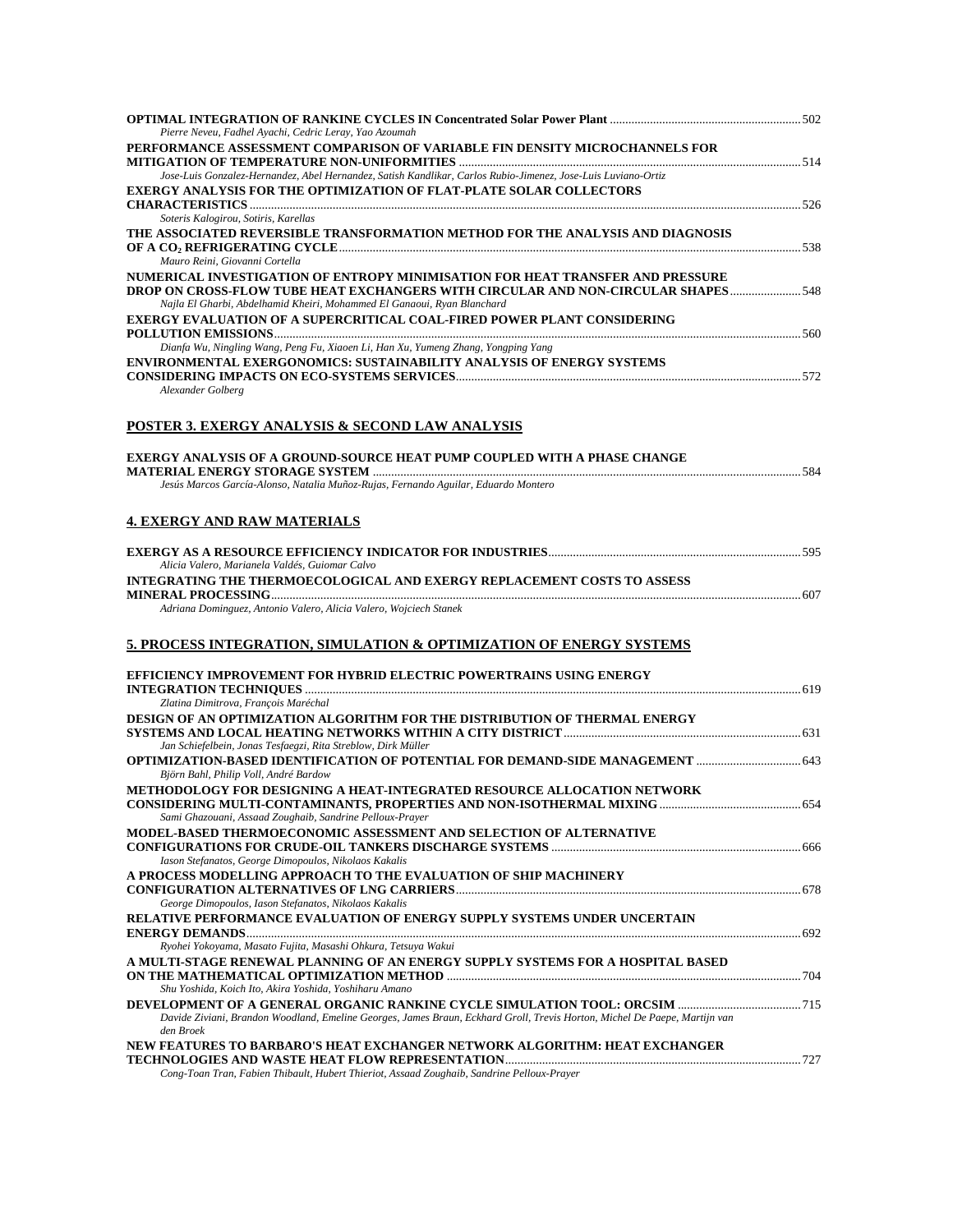## **VOLUME 2**

| ECONOMIC OPTIMIZATION OF A KALINA CYCLE FOR A PARABOLIC TROUGH SOLAR THERMAL                                                                                                         |  |
|--------------------------------------------------------------------------------------------------------------------------------------------------------------------------------------|--|
| Anish Modi, Martin Kaern, Jesper Andreasen, Fredrik Haglind                                                                                                                          |  |
| Dinah Majewski, Philip Voll, André Bardow                                                                                                                                            |  |
| Sennai Mesfun, Jan-Olof Anderson, Kentaro Umeki, Andrea Toffolo                                                                                                                      |  |
| DESIGN OF EXPERIMENTS FOR SENSITIVITY ANALYSIS IN MULTIOBJECTIVE OPTIMIZATION OF                                                                                                     |  |
| Jesus Ochoa Robles, Sofia De-Leon Almaraz, Catherine Azzaro-Pantel                                                                                                                   |  |
| REDUCING DIMENSIONALITY IN MULTI-OBJECTIVE LCA-BASED OPTIMIZATION OF ENERGY                                                                                                          |  |
| Sarah Postels, Niklas von der Assen, Philip Voll, André Bardow                                                                                                                       |  |
| MODELING AND ISOTHERMAL DYNAMIC PERFORMANCE STUDY OF PURE HYDROGEN                                                                                                                   |  |
| Ali Hedayati, Olivier Le Corre, Bruno Lacarrière, Jordi Llorca                                                                                                                       |  |
| ADVANCED EXERGY ANALYSIS APPLIED TO THE PROCESS OF REGASIFICATION OF LNG                                                                                                             |  |
|                                                                                                                                                                                      |  |
| Stefanie Tesch, Tatiana Morosuk, George Tsatsaronis                                                                                                                                  |  |
|                                                                                                                                                                                      |  |
| Maria Sundqvist, Pelle Mellin, Weihong Yang, Hassan Salman, Anders Hultgren, Leif Nilsson, Chuan Wang<br>MODELLING AND EVALUATION OF AN IGCC CONCEPT WITH CARBON CAPTURE FOR THE CO- |  |
|                                                                                                                                                                                      |  |
| Timo Blumberg, Max Sorgenfrei, George Tsatsaronis                                                                                                                                    |  |
| THERMODYNAMIC AND ECONOMIC EVALUATION OF SOLAR AIDED SUGARCANE BAGASSE                                                                                                               |  |
| Eduardo Burin, Tobias Vogel, Sven Multhaupt, Andre Thelen, Gerd Oeljeklaus, Klaus Görner, Edson Bazzo                                                                                |  |
| THERMODYNAMIC COMPARISON STUDY AMONG DOUBLE-FLASH FLASH-KALINA AND FLASH-                                                                                                            |  |
| Liyan Cao, Jiangfeng Wang, Pan Zhao, Yiping Dai                                                                                                                                      |  |
| PERFORMANCE STUDY AND ENERGY SAVING MECHANISM ANALYSIS OF AN                                                                                                                         |  |
| Na Zhang, Kang Wang, Noam Lior, Wei Han                                                                                                                                              |  |
| Haichao Wang, Wusong Yin, Zhigang Zhou, Risto Lahdelma                                                                                                                               |  |
| 90 A FUZZY-GREY MULTICRITERIA DECISION MAKING MODEL FOR DISTRICT HEATING SYSTEM                                                                                                      |  |
| Haichao Wang, Zhigang Zhou, Peng Wang, Risto Lahdelma                                                                                                                                |  |
| STUDY ON THE INTEGRATION CHARACTERISTICS OF A NOVEL INTEGRATED SOLAR COMBINED                                                                                                        |  |
| Liqiang Duan, Wanjun Qu, Shilun Jia, Yongping Yang, Long Yue                                                                                                                         |  |
|                                                                                                                                                                                      |  |
| Karolina Petela, Giampaolo Manfrida, Marcin Liszka, Carlo Carcasci                                                                                                                   |  |
| <b>EXERGY ANALYSIS OF COGENERATION SOLAR POWER PLANT WITH LOW TEMPERATURE</b>                                                                                                        |  |
| Johannes Wellmann, Jonas Balyos, Frank Behrendt                                                                                                                                      |  |
| EXPERIMENT AND MODELING OF PHOTOVOLTAIC MODULES UNDER SOLAR FLUX AUGMENTED                                                                                                           |  |
| Marko Pavlov, Anne Migan, Vincent Bourdin, Michel Pons, Jordi Badosa, Martial Haeffelin                                                                                              |  |
| DEVELOPING AN OPERATING MAP TO DEFINE THE BEST THERMAL SCHEME, IN OFF-DESIGN                                                                                                         |  |
| Daniel Cerqueira, Julio Silva                                                                                                                                                        |  |
| MODELLING OF THE ANNUAL PERFORMANCE OF A CAES PLANT AND RELATIVE ECONOMIC                                                                                                            |  |
|                                                                                                                                                                                      |  |
| Federico Ferretto, Nicola Destro, Anna Stoppato, Alberto Benato                                                                                                                      |  |
| ON THE OPTIMUM INTEGRATION OF SOLAR ENERGY INTO NATURAL GAS COMBINED CYCLES979<br>Giovanni Manente, Sergio Rech, Andrea Lazzaretto                                                   |  |
| Tuong-Van Nguyen, Mari Voldsund, Peter Breuhaus, Brian Elmegaard                                                                                                                     |  |
| GREENHOUSE GAS EMISSIONS CONSEQUENCES OF UTILIZATION OF EXCESS HEAT FROM AN OIL                                                                                                      |  |
|                                                                                                                                                                                      |  |
| Lina Eriksson, Matteo Morandin, Simon Harvey<br>EXPERIMENTAL AND NUMERICAL ANALYSIS OF A PCM FOR MORE UNIFORM BATTERY                                                                |  |
|                                                                                                                                                                                      |  |
| Carla Menale, Francesco D'Annibale, Roberto Bubbico, Jorge Payà                                                                                                                      |  |
| <b>OPTIMAL SPEED CONTROL OF TWO UNEQUAL PARALLEL PUMPS IN RESERVOIR FILLING -</b>                                                                                                    |  |
|                                                                                                                                                                                      |  |
| Matti Lindstedt, Reijo Karvinen                                                                                                                                                      |  |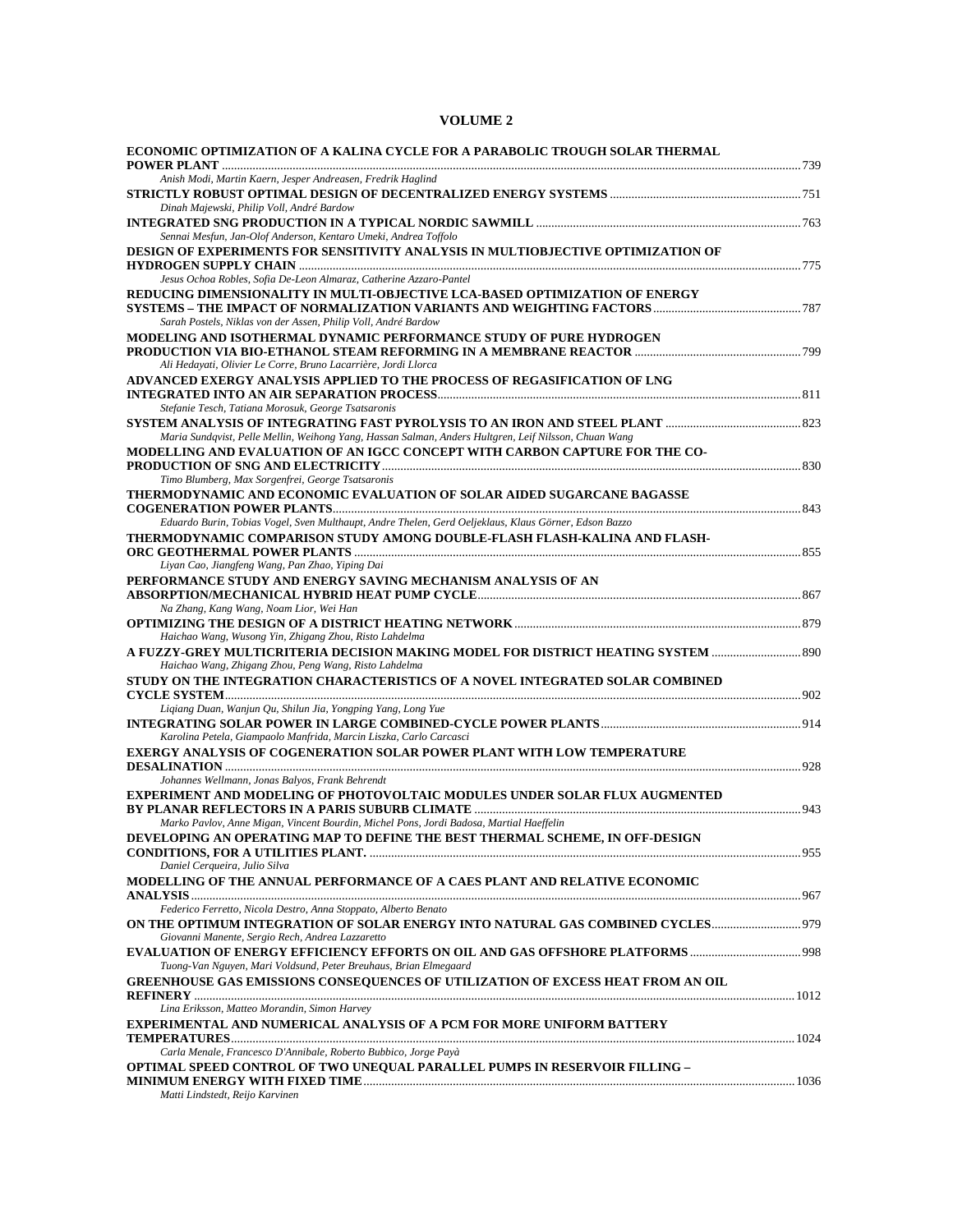| Jan Christoph Menken, Patricia Brunner, Bernhard Lechner, Thomas Weustenfeld, Jürgen Köhler<br><b>HEAT INTEGRATION OF ETHANOL FROM SUGARCANE PRODUCTION PROCESS THROUGH</b> |  |
|-----------------------------------------------------------------------------------------------------------------------------------------------------------------------------|--|
|                                                                                                                                                                             |  |
| Rami Bechara, Adrien Gomez, Jean-Marc Schweitzer, Francois Marechal                                                                                                         |  |
| POSTER 5. PROCESS INTEGRATION, SIMULATION & OPTIMIZATION OF ENERGY SYSTEMS                                                                                                  |  |
|                                                                                                                                                                             |  |
| ON THE USE OF PETRI NETS FOR MODELING AND OPTIMIZATION OF INTERCONNECTED POWER                                                                                              |  |
| Mouhammad Al'anfaf Mohamed Mladjao, Ikram Elabbassi, Mohammed Elganaoui, Abdel-Moumen Darcherif                                                                             |  |
| NUMERICAL SIMULATION OF THE FLOW IN 3-D RADIAL/AXIAL DIFFUSER FOR A MICRO-                                                                                                  |  |
| Maurizio Valenti, Luca Cecchini, Giacomo Civili, Lorenzo Marotta                                                                                                            |  |
| FUEL SAVING DUE TO PINCH ANALYSIS AND HEAT RECOVERY IN A PETROCHEMICAL COMPANY  1095                                                                                        |  |
| Sajjad Keshavarzian, Vittorio Verda, Emanuela Colombo, Peyman Razmjoo                                                                                                       |  |
| <b>OPTIMIZATION OF OPERATION FOR CCHP BASED ON ENERGY AND ECONOMICAL</b>                                                                                                    |  |
| Peng Guan, Guosheng Peng, Bin Chen, Jiaqi Xu, Xueyong Yang, Tao Wei, Li Jia                                                                                                 |  |
| ANALYSIS OF A GAS SYSTEM WITH A RECIRCULATION OF THE FLUE GASES AND CARBON                                                                                                  |  |
|                                                                                                                                                                             |  |
| Pawel Monka, Tadeusz Chmielniak                                                                                                                                             |  |
| <b>6. THERMOECONOMIC ANALYSIS &amp; OPTIMIZATION</b>                                                                                                                        |  |
|                                                                                                                                                                             |  |
| EXERGY EFFICIENCY OF NONFERROUS METALS SMELTING SECTOR IN CHINA: DATA                                                                                                       |  |
| Hai Qi, An Haizhong, Wei Fang, Shupei Huang, Nairong Liu                                                                                                                    |  |
| TECHNO-ECONOMIC OPTIMIZATION OF CONCENTRATED SOLAR POWER POWER PLANTS WITH                                                                                                  |  |
|                                                                                                                                                                             |  |
| Alberto Pizzolato, Vittorio Verda, Adriano Sciacovelli, Filippo Donato                                                                                                      |  |
| OPTIMISATION OF UNIT INVESTMENT AND LOAD SHEDDING IN A STEAM NETWORK FACING                                                                                                 |  |
| Stéphane Bungener, Francois Marechal, Greet Van Eetvelde, Bernard Descales                                                                                                  |  |
| A ROLLING-HORIZON MILP OPTIMIZATION METHOD FOR THE OPERATIONAL SCHEDULING OF                                                                                                |  |
|                                                                                                                                                                             |  |
| Aldo Bischi, Leonardo Taccari, Emanuele Martelli, Edoardo Amaldi, Giampaolo Manzolini, Paolo Silva, Stefano Campanari,                                                      |  |
| Ennio Macchi                                                                                                                                                                |  |
| THERMOECONOMIC MODELING FOR CO2 ALLOCATION IN STEAM AND GAS TURBINE                                                                                                         |  |
| Rodrigo dos Santos, Pedro de Faria, Julio da Silva, José Joaquim Santos                                                                                                     |  |
| THERMODYNAMIC AND ECONOMIC OPTIMIZATION OF A SOLAR-POWERED STIRLING ENGINE                                                                                                  |  |
|                                                                                                                                                                             |  |
| Ana Ferreira, Manuel Nunes, José C.F. Teixeira, Luís Martins, Senhorinha Teixeira                                                                                           |  |
| THERMOECONOMIC ANALYSIS OF A BIOGAS UPGRADING PROCESS IN SOLID OXIDE                                                                                                        |  |
| Guido Lorenzi, Andrea Lanzini, Santarelli Massimo, Carlos Silva                                                                                                             |  |
| AN OFF-DESIGN THERMOECONOMIC INPUT-OUTPUT ANALYSIS OF A NATURAL GAS COMBINED                                                                                                |  |
|                                                                                                                                                                             |  |
| Sajjad Keshavarzian, Francesco Gardumi, Matteo Rocco, Emanuela Colombo                                                                                                      |  |
| TECHNO-ECONOMIC ANALYSIS AND COMPARISON OF AN ORC-VCC BIOMASS-SOLAR                                                                                                         |  |
| Konstantinos Braimakis, Tryfonas Roumpedakis, Antzela Thimo, Sotirios Karellas                                                                                              |  |
| THERMOECONOMIC ANALYSIS OF AN OIL SEPARATION PROCESS ON OFFSHORE PLATFORM  1246                                                                                             |  |
| Gabriele Cassetti, Emanuela Colombo                                                                                                                                         |  |
|                                                                                                                                                                             |  |
| Vittorio Verda, Albana Kona<br>AN OPTIMIZED LOW-TEMPERATURE FLUE GAS WASTE HEAT UTILIZATION SYSTEM FOR POWER                                                                |  |
|                                                                                                                                                                             |  |
| Gang Xu, Shengwei Huang, Chenxu Zhang, Ligang Wang, Peng Fu, Yongping Yang, Feifie Liang                                                                                    |  |
|                                                                                                                                                                             |  |

# **POSTER 6. THERMOECONOMIC ANALYSIS & OPTIMIZATION**

| SHELL AND TUBE HEAT EXCHANGERS OPTIMIZATION CONSIDERING MECHANICAL CONSTRAINS 1293    |      |
|---------------------------------------------------------------------------------------|------|
| Maida Reyes, Jorge L. Rodríguez, Sara Pinz, David Leiva-Candia, Maria del Pilar Dorad |      |
| APPLICATION OF GENETIC ALGORITHMS IN THE OPTIMIZATION OF A THERMAL SYSTEM BASED       |      |
|                                                                                       | 1303 |
| Ana Ferreira, Rui Silva, Ângela Silva, Senhorinha Teixeira                            |      |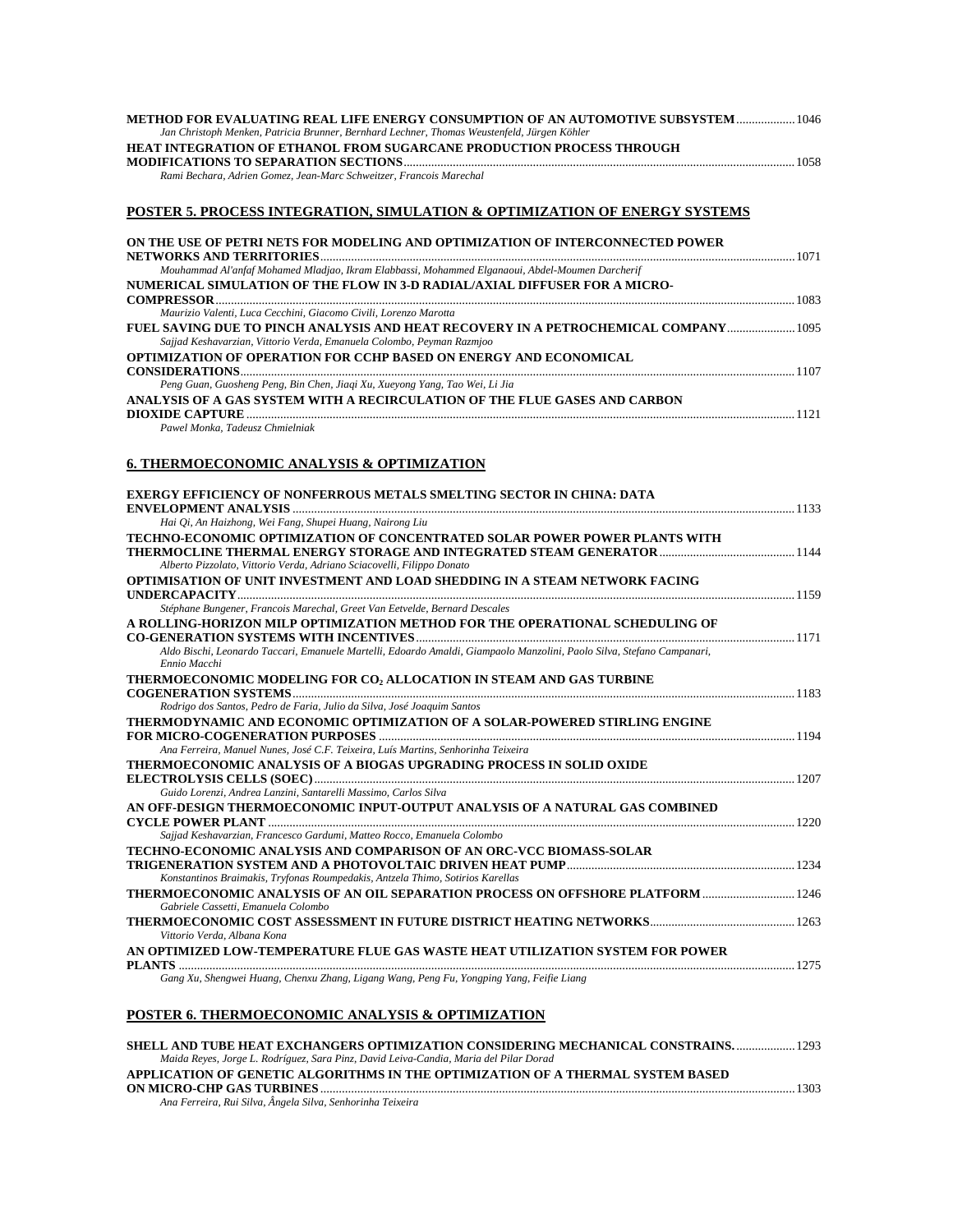| Ion Ion, Florin Popescu, Simona Paraschiv, Spiru Paraschiv |  |
|------------------------------------------------------------|--|

#### **7. BIOMASS / BIOFUELS, BIOREFINERY CONCEPTS, WASTE-TO-ENERGY**

| Jörg Leicher, Anne Giese, Klaus Görner, Bernhard Fleischmann, Marco Märtin, Hartmut Wuthnow                  |      |
|--------------------------------------------------------------------------------------------------------------|------|
| HEAT INTEGRATION ASSESSMENT FOR THE CONCEPTUAL PLANT DESIGN OF SYNTHETIC                                     |      |
| NATURAL GAS PRODUCTION FROM SUPERCRITICAL WATER GASIFICATION OF SPIRULINA                                    |      |
|                                                                                                              |      |
| Mohamed Magdeldin, Thomas Kohl, Cataldo De Blasio, Mika Järvinen                                             |      |
| MEASUREMENTS OF THE LAMINAR FLAME SPEED OF THE SEWAGE SLUDGE GASIFICATION                                    |      |
| GASES <b>SECURE ASSESS</b>                                                                                   | 1350 |
| Sebastian Werle                                                                                              |      |
| IMPROVEMENT OF WOOD FUEL PELLETS QUALITY USING SUSTAINABLE SUGAR ADDITIVES  1357                             |      |
| Magnus Ståhl, Jonas Berghel, Karin Granström                                                                 |      |
| <b>ENERGETIC EVALUATION OF DIFFERENT ALTERNATIVES OF ENERGY RECOVERY FROM</b>                                |      |
|                                                                                                              |      |
| Ana Medina Jimenez, Guilherme Nordi, Reynaldo Palacios Bereche, Silvia Nebra, Antonio Gallego                |      |
| A MATHEMATICAL MODEL FOR EVALUATING THE ECONOMIC INDICATORS OF WASTE                                         |      |
|                                                                                                              |      |
| Biljana Milutinovic, Gordana Stefanovic, Ksenija Dencic-Mihajlov, Petar Djekic, Rovena Preka, Goran Vuckovic |      |
| A ONE-DIMENSIONAL MODEL FOR RDF THERMO-CHEMICAL CONVERSION ON A MOVING GRATE                                 |      |
|                                                                                                              |      |
| Maurizio La Villetta, Frederic Marias, Michela Costa, Nicola Massarotti                                      |      |
| DEVELOPMENT OF THE LARGE SCALE BIOGAS TECHNOLOGY FOR ENERGY GENERATION IN                                    |      |
|                                                                                                              |      |
| Lucia Mónica Gutiérrez Castro, Pedro Quinto Diez, Luis René Rangel López, Luis Raúl Tovar Gálvez             |      |
| SEAWEED BIOREFINERIES: EXERGY, FERMENTATION, AND SUSTAINABILITY IMPLICATIONS;                                |      |
| <b>EXAMPLE OF POTENTIAL PRODUCTION OF BIOETHANOL FROM KAPPAPHYCUS ALVAREZZI IN</b>                           |      |
|                                                                                                              |      |

*Alexander Golberg, Edward Vitkin, Zohar Yakhini* 

## **POSTER 7. BIOMASS / BIOFUELS, BIOREFINERY CONCEPTS, WASTE-TO-ENERGY**

| PVT PROPERTIES OF OXIGENATED COMPOUNDS DIPE AND DBE FOR THE DEVELOPMENT OF NEW                             |      |
|------------------------------------------------------------------------------------------------------------|------|
| <b>BIOFUELS</b>                                                                                            | 1423 |
| Mohamed Dakkach, Fatima E. M. Alaoui, Natalia Muñoz-Rujas, Adil Srhiver, Fernando Aguilar, Eduardo Montero |      |
| Sebastian Werle                                                                                            |      |
| <b>ENHANCEMENT OF METHANE PRODUCTION OF MICROWAVED PRETREATED BIOWASTE AT</b>                              |      |
|                                                                                                            |      |
| Isabella Pecorini, Ennio Carnevale, Andrea Corti, Francesco Baldi                                          |      |
| CHARACTERIZATION OF SUGARCANE STRAW AND BAGASSE AS BIOFUELS AND APPLICATION IN                             |      |
| Julia Maria Camargo, Ana Maria Neto, Graziella Antonio, Juliana Toneli                                     |      |
| MULTIPLE RESPONSE OPTIMIZATION TO REDUCE EXHAUST EMISSIONS AND FUEL                                        |      |
| <b>CONSUMPTION OF A DIESEL ENGINE FUELLED WITH OLIVE POMACE OIL METHYL ESTER/DIESEL</b>                    |      |
|                                                                                                            | 1462 |
| Iosvani Lopez, David Leiva-Candia, Sara Pinzi, Maria del Pilar Dorado                                      |      |
| RESIDUAL BIOMASS FROM BRAZIL'S PANTANAL AND CERRADO – HHV AND ULTIMATE ANALYSIS                            |      |
|                                                                                                            |      |
| Robson da Silva, Omar Seye, Tainara Torres, Thiago Pereira, José Patelli Jr.                               |      |
| THERMODYNAMIC CONSIDERATIONS ABOUT THE WAY FROM LOW TO HIGH PRESSURE BAGASSE                               |      |
| <b>BOILERS</b>                                                                                             | 1483 |
| Oscar Cruz Fonticialla Idalbarto Herrera, Frlich Catharina, Ward De Paene, Francesco Contino               |      |

*Oscar Cruz Fonticiella, Idalberto Herrera, Erlich Catharina, Ward De Paepe, Francesco Contino* 

## **VOLUME 3**

## **8. NONBIOMASS RENEWABLE ENERGY: SOLAR, WIND, WATER, OTHERS & HYDROPOWER**

| ENERGY POTENTIAL OF PUMPS AS TURBINES (PATS) IN WATER DISTRIBUTION NETWORKS |      |
|-----------------------------------------------------------------------------|------|
| Mauro Venturini, Stefano Alvisi, Silvio Simani                              |      |
| POWER GENERATION FROM LOW GRADE SOLAR ENERGY USING ORGANIC RANKINE CYCLE    |      |
|                                                                             | 1510 |
| Emrah Demirtekin, Ilhami Horuz                                              |      |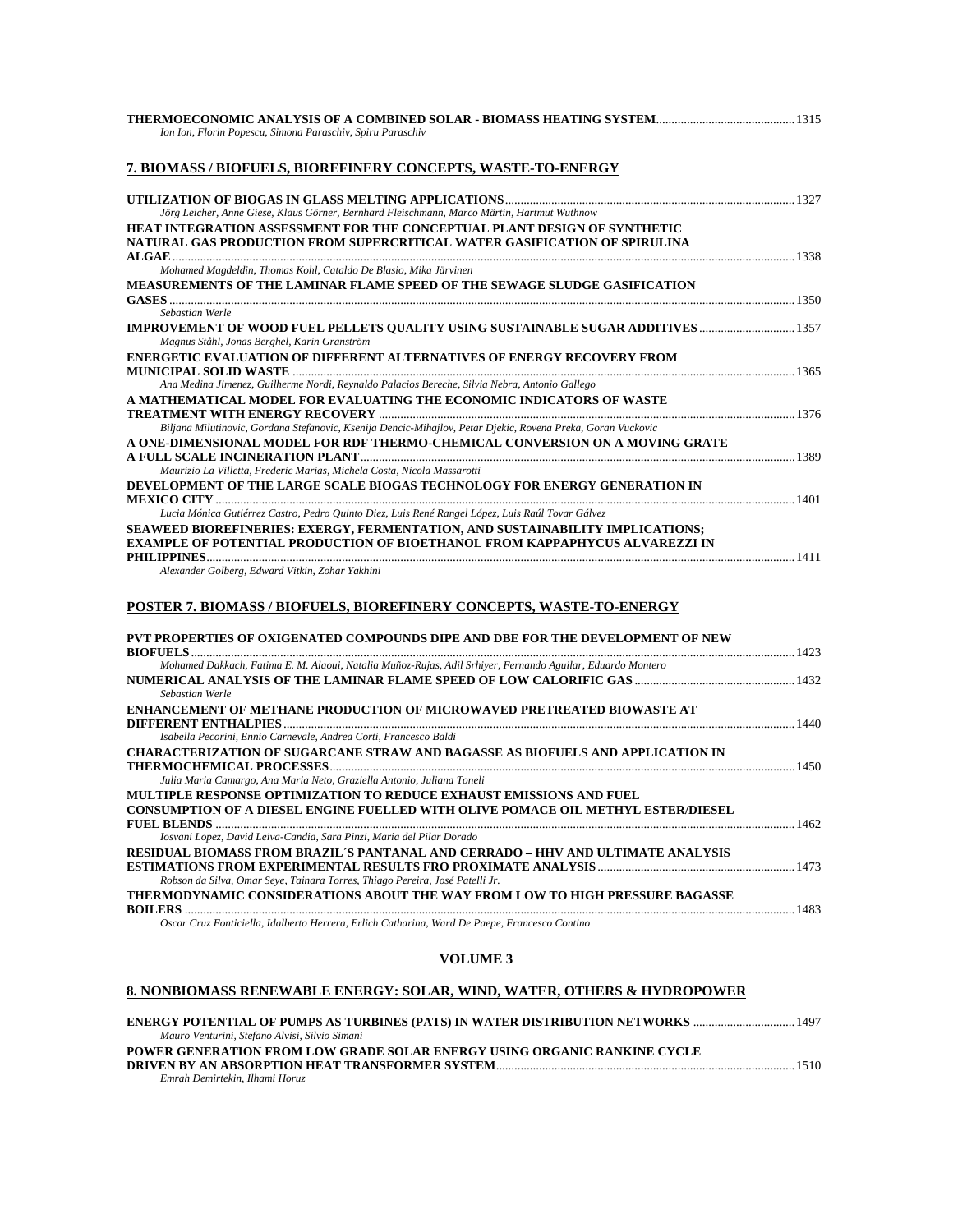| TECHNICAL AND ECONOMIC IMPLICATIONS OF WIND POWER INTEGRATION IN THE FUTURE                                                                |  |
|--------------------------------------------------------------------------------------------------------------------------------------------|--|
|                                                                                                                                            |  |
| Ville Olkkonen, Matti Koivisto, Jussi Ekström, Sanna Syri<br>PRELIMINARY FEASIBILITY STUDY OF A FLOATING OFFSHORE WIND PLANT ALONG ITALIAN |  |
|                                                                                                                                            |  |
| Silvia Sangiorgio, Alfonso Calabria, Mario Di Veroli, Roberto Capata                                                                       |  |
|                                                                                                                                            |  |
| Giampaolo Manfrida, Mirko Rinchi, Guido Soldi                                                                                              |  |
| Giampaolo Manfrida, Daniele Fiaschi, Lorenzo Talluri                                                                                       |  |
|                                                                                                                                            |  |
| David MacPhee, Asfaw Beyene                                                                                                                |  |
|                                                                                                                                            |  |
| Jie Sun, Qibin Liu, Zhang Bai, Hui Hong, Yawen Zhao<br>SUSTAINABLE TRANSITION TO HIGH PV PENETRATION: CURTAILMENT RETROFIT FOR THE         |  |
|                                                                                                                                            |  |
| Ognjen Gagrica, Tadeusz Uhl, Phuong Nguyen, Wil Kling                                                                                      |  |
| INFLUENCE OF THERMAL ENERGY LOSSES ON THE YEARLY PERFORMANCE OF MEDIUM SIZE                                                                |  |
|                                                                                                                                            |  |
| Daniele Cocco, Luca Migliari, Fabio Serra                                                                                                  |  |
| Brian Stiber, Asfaw Beyene                                                                                                                 |  |
| MECHANISM OF MID-TEMPERATURE SOLAR HEAT HYBRIDIZATION WITH TRADITIONAL FOSSIL-                                                             |  |
|                                                                                                                                            |  |
| Yawen Zhao, Hui Hong, Hongguang Jin                                                                                                        |  |
| ANALYSIS OF ENERGY SUPPLY FROM RENEWABLE SOURCES CONSIDERING THE CLIMATE IN                                                                |  |
| Saule Sakipova, Andris Jakovics, Stanislavs Gendelis                                                                                       |  |
| WIND CHARACTERISTICS AND ENERGY POTENTIALS IN THREE LOCATIONS NORTHERN                                                                     |  |
|                                                                                                                                            |  |
| Hicham Bidaoui, Ikram El Abbassi, Moumen Darcherif, Abdelmajd El Bouardi                                                                   |  |
| A THEORETICAL CRITERION TO DETERMINE THE APPROPRIATE TRACKING STRATEGY FOR PV                                                              |  |
| Daniel Rousse, Guillermo Quesada, Laura Guillon, Pierre-Luc Paradis, Mostafa Mehrtash, Yvan Dutil                                          |  |
| MODEL REDUCTION FOR SIMULATING THE DYNAMIC BEHAVIOR OF PARABOLIC TROUGHS AND                                                               |  |
|                                                                                                                                            |  |
| Rémi Dickes, Adriano Desideri, Vincent Lemort, Sylvain Quoilin                                                                             |  |
| ENERGETIC AND EXERGETIC EVALUATION OF THE HYBRIDIZATION OF COMBINED CYCLE                                                                  |  |
| Sotirios Karellas, Soteris Kalogirou, Anastasios Lappas, Athanasios Papadopoulos, Emmanuel Kakaras                                         |  |
| PERFORMANCE ANALYSIS OF A SOLAR DRIVEN ORGANIC RANKINE CYCLE USING MULTI                                                                   |  |
|                                                                                                                                            |  |
| Enrico Baldasso, Jesper Graa Andreasen, Fredrik Haglind, Anish Modi, Anna Stoppato                                                         |  |
| OPTIMAL ENERGY MANAGEMENT STRATEGY FOR CSP-CPV INTEGRATED POWER PLANTS WITH                                                                |  |
| Daniele Cocco, Giorgio Cau, Mario Petrollese                                                                                               |  |
| FAST ALGORITHM FOR THE FLUX DISTRIBUTION CALCULATION FOR A PARABOLIC TROUGH                                                                |  |
|                                                                                                                                            |  |
| Jifeng Song, Zili Zho, Kai Tong                                                                                                            |  |
|                                                                                                                                            |  |
| POSTER 8. NONB <u>IOMASS RENEWABLE ENERGY: SOLAR, WIND, WATER, OTHERS &amp; HYDROPOWER</u>                                                 |  |
|                                                                                                                                            |  |
| Paulo Schneider, Tiago Andriotty, Leticia Rodrigues, Luiz Rocha                                                                            |  |
| SEMI-EMPIRICAL CORRELATION TO MODEL HEAT LOSSES ALONG SOLAR PARABOLIC TROUGH                                                               |  |
|                                                                                                                                            |  |
| Rémi Dickes, Vincent Lemort, Sylvain Quoilin                                                                                               |  |
| Svetlana Marmutova, Timo Vekara                                                                                                            |  |
|                                                                                                                                            |  |
|                                                                                                                                            |  |
| 9. FOSSIL ENERGY: COAL, OIL, NATURAL GAS                                                                                                   |  |
|                                                                                                                                            |  |
| Noam Lior, Yang Hu                                                                                                                         |  |
| INFLUENCE OF LIGNITE PETROGRAPHIC PROPERTIES FOR DRYING CHARACTERISTICS IN                                                                 |  |
| Anna Sciazko, Marcin Zakrzowski, Vosuko Komatsu, Taro Akiyama, Shinji Kimijima, Akira Hashimoto, Naoki Shikazono, Shozo                    |  |
|                                                                                                                                            |  |

*Anna Sciazko, Marcin Zakrzewski, Yosuke Komatsu, Taro Akiyama, Shinji Kimijima, Akira Hashimoto, Naoki Shikazono, Shozo Kaneko, Janusz Szmyd*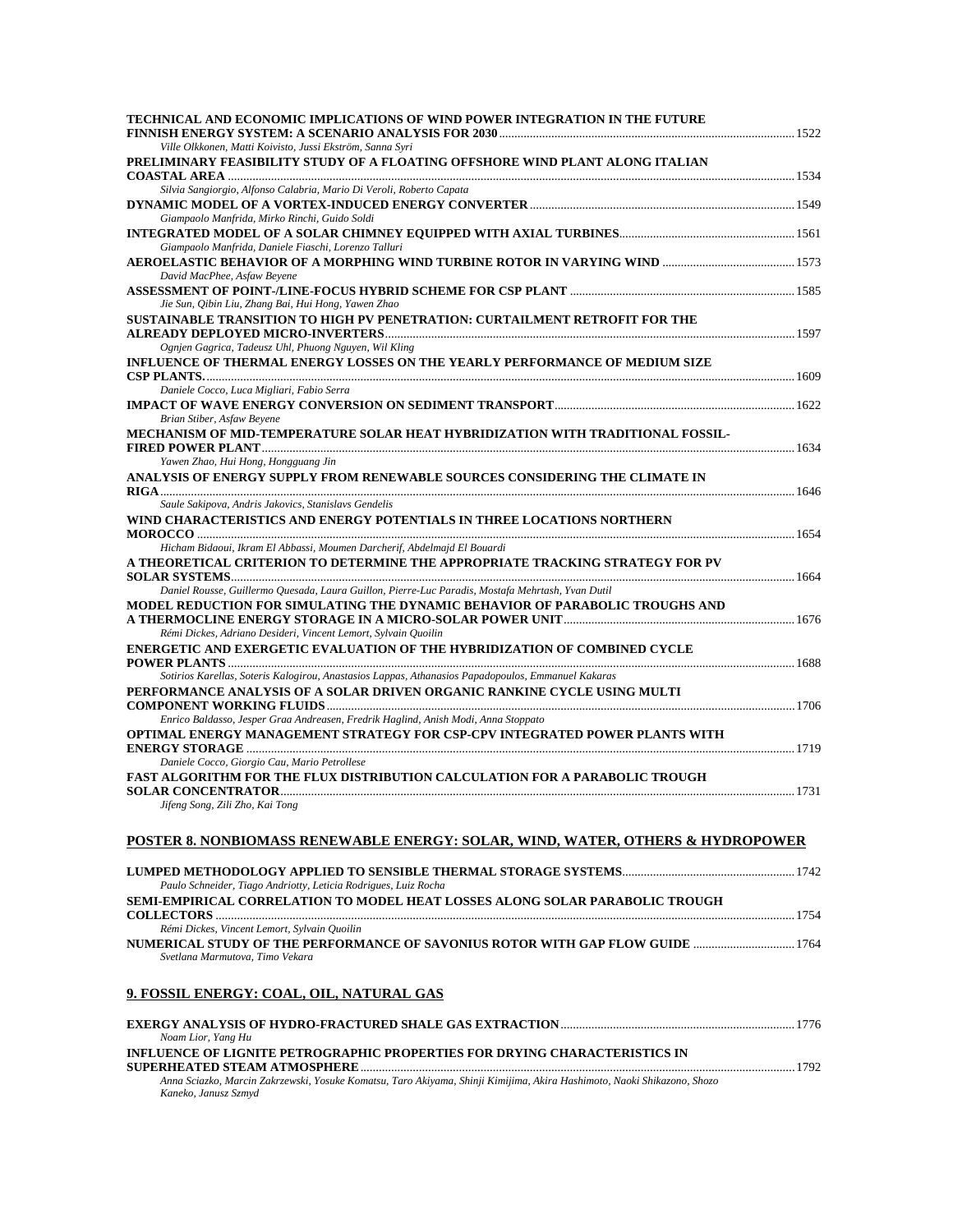| Xiaoqing Hao, Haizhong An, Lijun Wang                                                                                                                                                         |      |
|-----------------------------------------------------------------------------------------------------------------------------------------------------------------------------------------------|------|
| DISCOVERING TIME-VARYING CHARACTERISTICS OF EXPORT-WEIGHTED CRUDE OIL PRICES OF<br>Xiaoliang Jia, Haizhong An                                                                                 |      |
| EVOLUTION OF INTERNATIONAL FOSSIL FUEL TRADE PATTERNS: A NETWORK ANALYSIS BASED                                                                                                               |      |
| Weigiong Zhong, Haizhong An, Xiangyun Gao, Di Dong<br>DYNAMIC SIMULATION OF A THREE PRESSURE LEVEL HEAT RECOVERY STEAM GENERATOR  1835                                                        |      |
| Alberto Benato, Anna Stoppato, Alberto Mirandola, Nicola Destro<br>ENERGY ANALYSIS OF A CCGT POWER PLANT INTEGRATED TO A LNG REGASIFICATION                                                   |      |
| Paulo Schneider, Diogo Stradioto, Marina Seelig                                                                                                                                               |      |
|                                                                                                                                                                                               |      |
| <u>11. CHEMICAL REACTIONS &amp; REACTION ENGINEERING</u>                                                                                                                                      |      |
| USE OF DEGREE OF DISEQUILIBRIUM ANALYSIS TO SELECT KINETIC CONSTRAINTS FOR THE                                                                                                                |      |
| Gian Paolo Beretta, Mohammad Janbozorgi, Hameed Metghalchi                                                                                                                                    |      |
| A SOLAR THERMOCHEMICAL FUEL PRODUCTION SYSTEM INTEGRATED WITH FOSSIL FUELS<br>Hui Kong, Yong Hao                                                                                              |      |
| ANALYSIS OF SOLAR THERMOCHEMICAL HYDROGEN PRODUCTION WITH HYDROGEN                                                                                                                            |      |
| Hongsheng Wang, Yong Hao                                                                                                                                                                      |      |
| <b>POSTER 11. CHEMICAL REACTIONS &amp; REACTION ENGINEERING</b>                                                                                                                               |      |
|                                                                                                                                                                                               |      |
| Pawel Pilarz, Tadeusz Chmielniak                                                                                                                                                              |      |
| 12. ENGINES, FURNACES & BOILERS, COMBUSTION/GASIFICATION                                                                                                                                      |      |
| EXPERIMENTAL STUDY ON THE PERFORMANCE OF A THREE-WAY CATALYTIC CONVERTER IN                                                                                                                   |      |
| Jacek Hunicz, Alejandro Medina                                                                                                                                                                |      |
| Gwyddyon Féniès, Julien Ramousse, Fabien Formosa, Adrien Badel                                                                                                                                |      |
| NUMERICAL STUDY ON THE EFFECTS OF GASOLINE-HYDROGEN BLENDS ON CYCLIC                                                                                                                          |      |
| Santiago Martínez-Boggio, Pedro Curto-Risso, Alejandro Medina, Antonio Calvo Hernández                                                                                                        |      |
| IMPACT OF RANKINE CYCLE WHR ON PASSENGER CAR ENGINE FUEL CONSUMPTION UNDER                                                                                                                    |      |
| Plamen Punov, Teodossi Evtimov, Nikolay Milkov, Georges Descombes, Pierre Podevin                                                                                                             |      |
| WASTED THERMAL ENERGY RECOVERY IN HEAVY DUTY DIESEL VEHICLES USING A                                                                                                                          |      |
| Olivia Rosa, Amir de Oliveira Junior, Roberson Oliveira<br>XYLOCLEAN: COMBUSTION REGULATION AND TREATMENT OF SMOKE FROM A WOOD STOVE                                                          | 1969 |
| Julien Ropp, Roger Roethlisberger, Samuel Roth, Jean-Pascal Bourgeois                                                                                                                         |      |
| Frederic Marias, Abderahmane Benzaoui, Jean Vaxelaire, Franck Gelix, Francois Nicol                                                                                                           |      |
| A DYNAMIC MODEL FOR THE STUDY OF THEORETICAL LIMITATIONS AND EFFECTIVENESS OF                                                                                                                 |      |
| Alberto Terzo, Paolo Gobbato, Massimo Masi, Aldo Rossi                                                                                                                                        |      |
| STEADY STATE EMISSIONS OF TWO LIGHT DUTY VEHICLE ENGINES OPERATING WITH ETHANOL-                                                                                                              |      |
|                                                                                                                                                                                               |      |
| Sebastián Ospina, Juan Tibaquirá, F. Quirama, José Huertas<br>EFFECT OF NOZZLE ARRANGEMENTS ON MILD COMBUSTION CHARACTERISTICS FOR GAS                                                        |      |
|                                                                                                                                                                                               |      |
| Qiang Wang, Yan Xiong, Mingming Huang, Weiwei Shao, Zhedian Zhang, Yunhan Xiao                                                                                                                |      |
| SPLIT INJECTION IN A HOS GDI ENGINE FOR HIGH COMBUSTION EFFICIENCY AND LOW                                                                                                                    |      |
| Michela Costa, Ugo Sorge, Simona Merola, Adrian Irimescu, Maurizio La Villetta, Vittorio Rocco                                                                                                |      |
| CDF MODELLING TO STUDY SWIRL MOTION EFFECTS ON COMBUSTION CHARACTERISICS OF<br>Abdallah Elorf, Nadia Mrad-Koched, Brahim Sarh, Iskender Gökalp, Stephane Bostyn, Boujema Izrar, Jamal Chaoufi |      |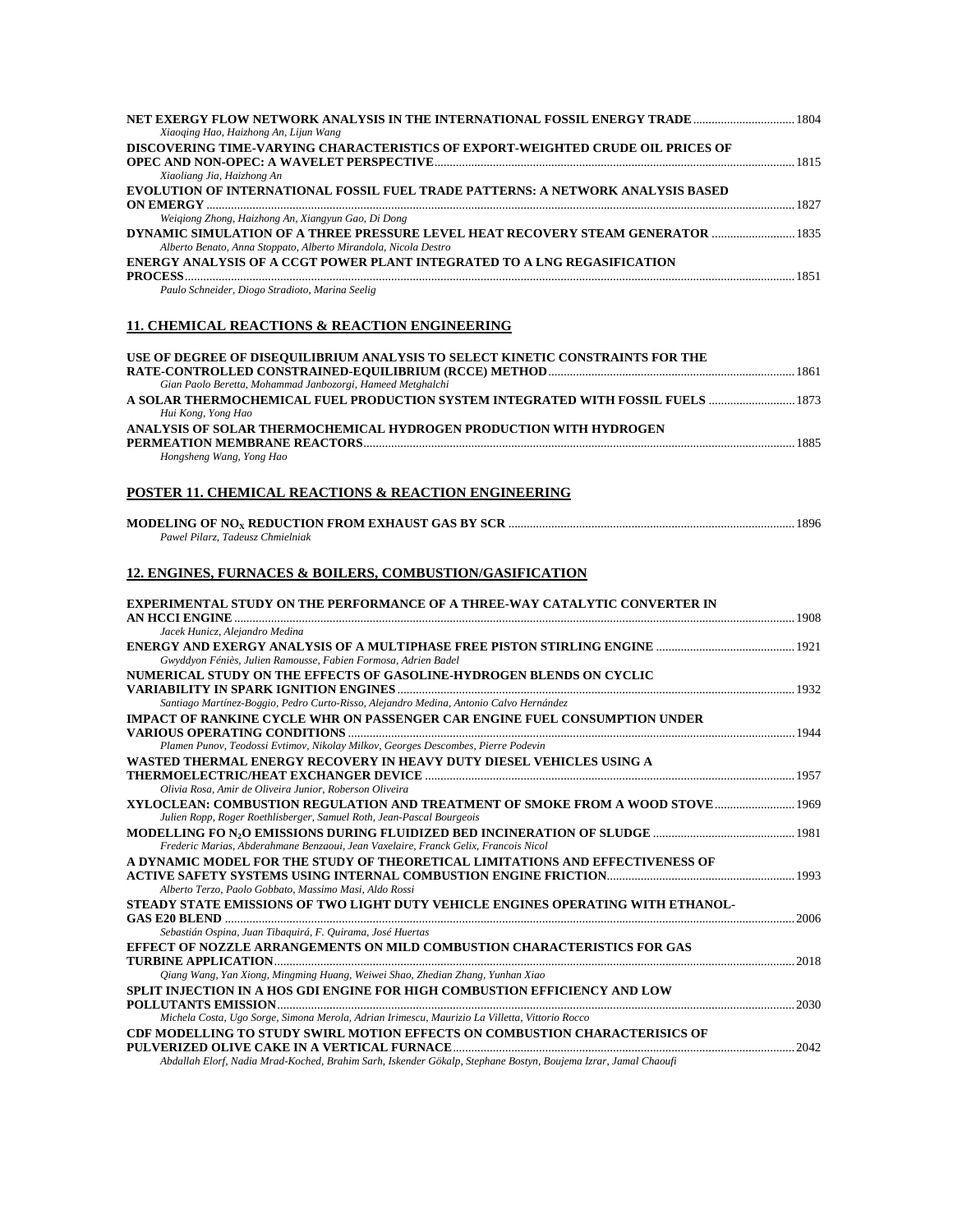| ANALYSIS OF ENERGY EFFICIENCY OF METHANE AND HYDROGEN-METHANE BLENDS                                                                                                      |  |
|---------------------------------------------------------------------------------------------------------------------------------------------------------------------------|--|
| Paolo Sementa, Silvana Di Iorio, Bianca Vaglieco                                                                                                                          |  |
|                                                                                                                                                                           |  |
| POSTER 12. ENGINES, FURNACES & BOILERS, COMBUSTION/GASIFICATION                                                                                                           |  |
| AN EXPERIMENTAL AND THEORETICAL COMPARISON OF ERICSSON ENGINE EXPANDER                                                                                                    |  |
|                                                                                                                                                                           |  |
| Mathieu Doubs, Maxime Mille, Brice Bryon, Philippe Nika, Guillaume Layes, Eric Gavignet, François Lanzetta, Pierre Ranc                                                   |  |
| BEHAVIOR OF COMBUSTION GASES GENERATED BY AN INTERNAL COMBUSTION ENGINE USING                                                                                             |  |
| Lesso Santos, Antonio Cavalcante, Carlos Santos, L. P. Santos                                                                                                             |  |
|                                                                                                                                                                           |  |
| <b>13. COGENERATION AND WASTE ENERGY RECOVERY</b>                                                                                                                         |  |
|                                                                                                                                                                           |  |
| Gbemi Oluleye, Megan Jobson, Robin Smith                                                                                                                                  |  |
| MODULAR DESIGN OF ORGANIC RANKINE CYCLE FOR LOW-GRADE WASTE HEAT RECOVERY 2094                                                                                            |  |
| Markus Preißinger, Anne Vogl, Andreas König-Haagen, Dieter Brüggemann                                                                                                     |  |
|                                                                                                                                                                           |  |
| Dominik Meinel, Christoph Wieland, Hartmut Spliethoff                                                                                                                     |  |
| THE MISSELHORN CYCLE: BATCH-EVAPORATION PROCESS FOR EFFICIENT LOW TEMPERATURE                                                                                             |  |
| Moritz Gleinser, Christoph Wieland, Hartmut Spliethoff                                                                                                                    |  |
| MODELLING AND SIMULATION OF WASTE HEAT RECOVERY SYSTEMS FOR MARINE                                                                                                        |  |
|                                                                                                                                                                           |  |
| Lorenzo Tocci, Asfaw Beyene, Enrico Sciubba, Claudia Toro                                                                                                                 |  |
| EVALUATION OF AN ENERGY- AND EXERGY-BASED GENERIC MODELLING APPROACH OF                                                                                                   |  |
|                                                                                                                                                                           |  |
| Eike Mollenhauer, Andreas Christidis, George Tsatsaronis<br>DESIGN OF ORGANIC RANKINE CYCLES USING A NON-CONVENTIONAL OPTIMIZATION                                        |  |
|                                                                                                                                                                           |  |
| Jesper Andreasen, Ulrik Larsen, Fredrik Haglind                                                                                                                           |  |
| DYNAMIC MODELLING AND ANALYSIS OF THE POTENTIAL FOR WASTE HEAT RECOVERY ON                                                                                                |  |
|                                                                                                                                                                           |  |
| Francesco Baldi, Stephanie Lacour, Quentin Danel, Ulrik Larsen                                                                                                            |  |
| LOW TEMPERATURE WASTE HEAT IN CHEMICAL INDUSTRY: POSSIBLE WAYS TO RECOVER THE                                                                                             |  |
| Zornitza Kirova-Yordanova                                                                                                                                                 |  |
| SIMULATION AND EXPERIMENTAL RESEARCH ON A SHELL-TUBE HEAT EXCHANGER USING IN                                                                                              |  |
|                                                                                                                                                                           |  |
| Tian Hua, Tuanbing Li, Xiaoya Li, Gequn Shu, Xingyu Liang                                                                                                                 |  |
| ASSESSMENT OF GASIFICATION MODELS FOR A BIGCC CYCLE USING SUGARCANE BAGASSE AND                                                                                           |  |
|                                                                                                                                                                           |  |
| Andressa Brito, Antonio Gallego, Marcelo Modesto<br><b>EXPERIMENTAL THERMODYNAMIC PERFORMANCE ANALYSIS OF A MICRO HUMID AIR TURBINE2217</b>                               |  |
| Ward De Paepe, Marina Montero Carrero, Svend Bram, Francesco Contino                                                                                                      |  |
| ECONOMIC ANALYSIS OF A MICRO HUMID AIR TURBINE AND AN INTERNAL COMBUSTION                                                                                                 |  |
|                                                                                                                                                                           |  |
| Marina Montero Carrero, Ward De Paepe, Svend Bram, Alessandro Parente, Francesco Contino, Frederic Musin                                                                  |  |
| ENERGY EFFICIENCY INCREASE IN A GLASS INDUSTRY BY MEANS OF WASTE HEAT RECOVERY 2240                                                                                       |  |
| Ioannis Dolianitis, Dionysios Giannakopoulos, Christina Hatzilau, Sotirios Karellas, George Skarpetis, Nikolaos Christodoulou,<br>Nikolaos Giannoulas, Theodoros Zitounis |  |
|                                                                                                                                                                           |  |
|                                                                                                                                                                           |  |
| POSTER 13. COGENERATION AND WASTE ENERGY RECOVERY                                                                                                                         |  |

#### **ENERGETIC, ENVIRONMENTAL AND ECONOMIC SIMULATION PLATFORM DEVELOPMENT OF µCHP AND ENERGY STORAGE SYSTEMS COUPLED TO BUILDINGS**......................................................................................2252

*Jean-Baptiste Bouvenot, Monica Siroux, Benjamin Latour, Bernard Fament* 

## **VOLUME 4**

| Andrés Lázaro, Alberto Coronas, Maria González, J. C. C. Dutra |  |
|----------------------------------------------------------------|--|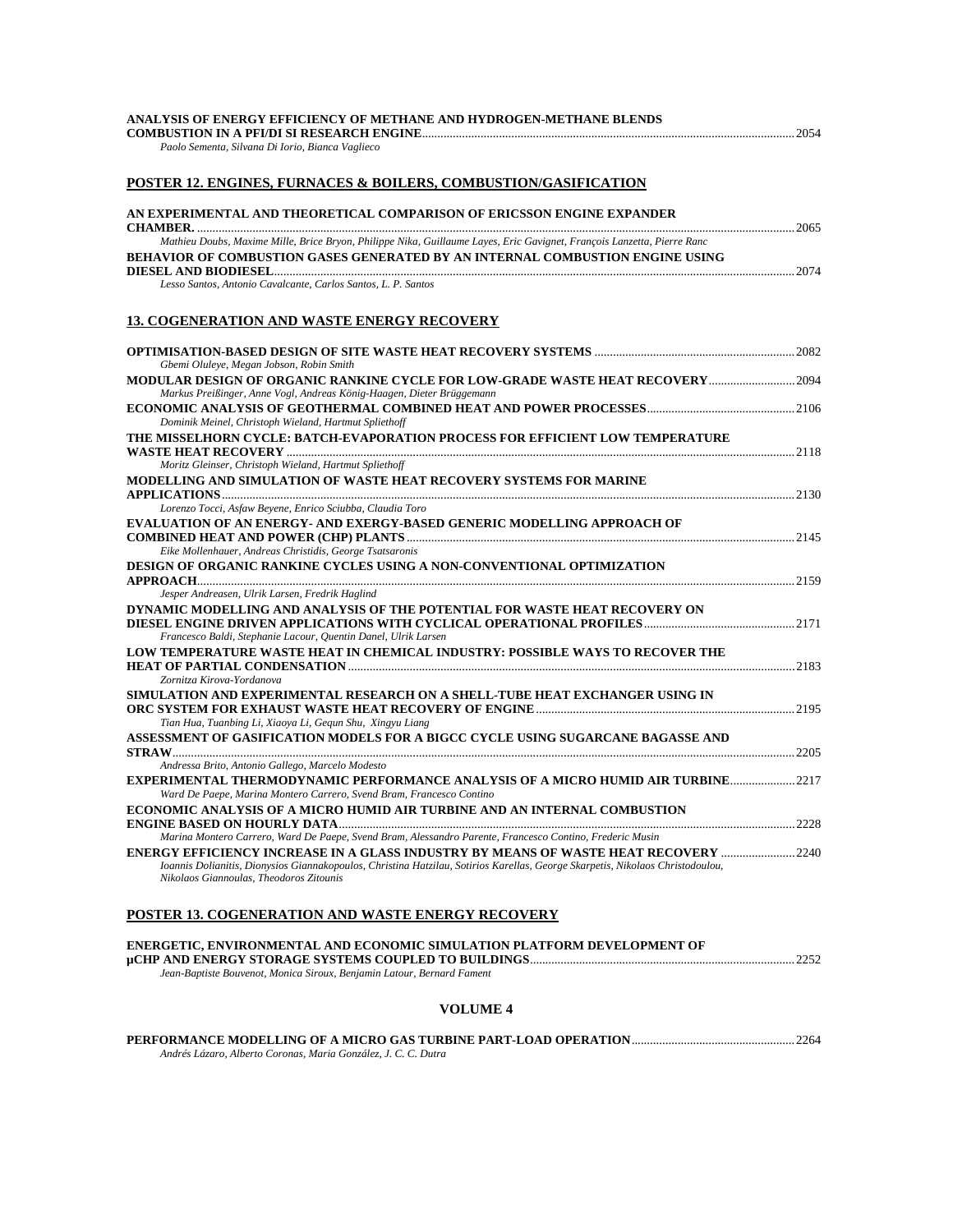## **14. ENERGY CONVERSION, STORAGE AND TRANSPORT**

| ENERGY AND POWER SAVINGS THROUGH THERMAL ENERGY STORAGE IN AN AIRPORT AIR                                                                                       |       |
|-----------------------------------------------------------------------------------------------------------------------------------------------------------------|-------|
| Paulo Wander, Robson Dombrosky                                                                                                                                  |       |
| HEAT INTEGRATION IN REGENERATION PROCESS OF MOLECULAR SIEVES INCLUDING HEAT                                                                                     |       |
|                                                                                                                                                                 |       |
| Sahar Salame, Assaad Zoughaib<br><b>HEATING AND COOLING NETWORKS DESIGN ALGORITHM FOR SITE WIDE ENERGY</b>                                                      |       |
| Alaa Farhat, A. Zoughaib, K. El Khoury                                                                                                                          |       |
| <b>EXERGOECONOMIC ANALYSIS OF A PUMPED HEAT ELECTRICITY STORAGE SYSTEM WITH</b>                                                                                 |       |
|                                                                                                                                                                 |       |
| Axel Dietrich, Frank Dammel, Peter Stephan<br>PHYSICAL PROPERTIES AND THERMAL STORAGE CHARACTERISTICS OF A PHASE CHANGE                                         |       |
|                                                                                                                                                                 |       |
| Tsuyoshi Kawanami, Kenichi Togashi, Koji Fumoto, Shigeki Hirano, Katsuaki Shirai, Shigeki Hirasawa                                                              |       |
| STATIC AND DYNAMIC MODELING COMPARISON OF AN ADIABATIC COMPRESSED AIR ENERGY                                                                                    |       |
|                                                                                                                                                                 |       |
| Youssef Mazloum, Haytham Sayah, Maroun Nemer                                                                                                                    |       |
| Gwyddyon Féniès, Fabien Formosa, Julien Ramousse, Adrien Badel                                                                                                  |       |
| SOLIDIFICATION OF SUBCOOLED GALLIUM POURED INTO A VERTICAL CYLINDRICAL MOLD 2354                                                                                |       |
| Itay Harary, Vadim Dubovsky, Eli Assis, Gennady Ziskind, Ruth Letan                                                                                             |       |
| A NOVEL HEAT-DRIVEN THERMOACOUSTIC NATURAL GAS LIQUEFACTION SYSTEM. PART I: THE                                                                                 |       |
|                                                                                                                                                                 |       |
| Linyu Li, Zhanghua Wu, Limin Zhang, Dai Wei, Ercang Luo                                                                                                         |       |
| <b>TOWARD EFFICIENT CONTROL OF ENERGY SYSTEMS: AN APPLICATION OF PROPER</b>                                                                                     |       |
| Adriano Sciacovelli                                                                                                                                             |       |
| <b>OPTIMAL DESIGN AND DAILY OPERATION OF A HYBRID CHP SYSTEM WITH ENERGY STORAGE 2385</b>                                                                       |       |
| Anna Stoppato, Nicola Destro, Alberto Benato, Alberto Mirandola                                                                                                 |       |
| THERMAL CHARACTERIZATION OF SODIUM NITRATE - SODIUM NITRITE COMPOUNDS FOR                                                                                       |       |
|                                                                                                                                                                 |       |
| Adrien Lomonaco, Didier Haillot, Eric Pernot, Erwin Franquet, Jean-Pierre Bédécarrats<br>NUMERICAL MODELLING OF A LATENT THERMAL ENERGY STORAGE SYSTEM FOR HIGH |       |
|                                                                                                                                                                 |       |
| Eric Pernot, Erwin Franquet, Adrien Lomonaco, Didier Haillot, Jean-Pierre Bédécarrats                                                                           |       |
| PERFORMANCE OF LOOP THERMOSYPHON SOLAR WATER HEATER WITH FOUR EVAPORATORS                                                                                       |       |
|                                                                                                                                                                 |       |
| Chien Huang, Wei-Keng Lin, Sung-Ren Wang, Shao-Wen Chen<br>LATENT THERMAL ENERGY STORAGE SYSTEM FOR HEAT RECOVERY: NUMERICAL STUDY 2428                         |       |
| Sacha Rigal, Didier Haillot, Stéphane Gibout, Erwin Franquet, Jean-Pierre Bédécarrats                                                                           |       |
| WATER SORPTION BY ZEOLITES: EXPERIMENTAL RESULTS ON THERMAL RESPONSE OF                                                                                         |       |
|                                                                                                                                                                 |       |
| Pablo Dolado, Ines Miranda, Ana Lazaro, Victor Andres, Reyes Mallada, Maria Pina                                                                                |       |
| ENERGY AND EXERGY ANALYSIS OF GROUND THERMAL ENERGY STORAGE: OPTIMAL                                                                                            |       |
|                                                                                                                                                                 |       |
| Vittorio Verda, Sara Cosentino, Adriano Sciacovelli, Guido Noce<br>SIMULING A COMPRESSED AIR ENERGY STORAGE FOR A NET ZERO ENERGY BUILDING IN                   |       |
|                                                                                                                                                                 | .2466 |
| Jean Castaing-Lasvignottes, Mathieu David, Sidiki Simpore, Olivier Marc, François Garde                                                                         |       |
| A SOIL-BASED SEASONAL THERMAL ENERGY STORAGE SYSTEM ASSISTED BY A PV-DRIVEN HEAT                                                                                |       |
|                                                                                                                                                                 |       |
| Muhyiddine Jradi, Christian Veje, Bo Nørregaard Jørgensen                                                                                                       |       |
| RECYCLED INDUSTRIAL WASTES AS HIGH TEMPERATURE ENERGY STORAGE MATERIALS, A                                                                                      |       |
| Xavier Py, Regis Olives, Najim Sadiki, Vincent Goetz                                                                                                            |       |
| PARAMETER COMPUTATION USING CIRCUIT BASED APPROACH FOR TWO DIODE MODEL BASED                                                                                    |       |
|                                                                                                                                                                 |       |
| Ravi Nath Tripathi, Tsuyoshi Hanamoto                                                                                                                           |       |
| ASSESSING THE PERFORMANCE OF CONCENTRATED SOLAR POWER PLANTS IN SELECTED                                                                                        |       |
| Allan Ricardo Starke, Jose Cardemil, Rodrigo Escobar, Leonardo Lemos, Sergio Colle                                                                              |       |
| <b>INVESTIGATION ON THE PERFORMANCE OF TRAVELING-WAVE THERMOACOUSTIC HEAT</b>                                                                                   |       |
|                                                                                                                                                                 |       |
| Tiguiige Pi, Zhanghua Wu, Linnu Li, Engang Lue, Wei Dai,                                                                                                        |       |

*Tianjiao Bi, Zhanghua Wu, Linyu Li, Ercang Luo, Wei Dai*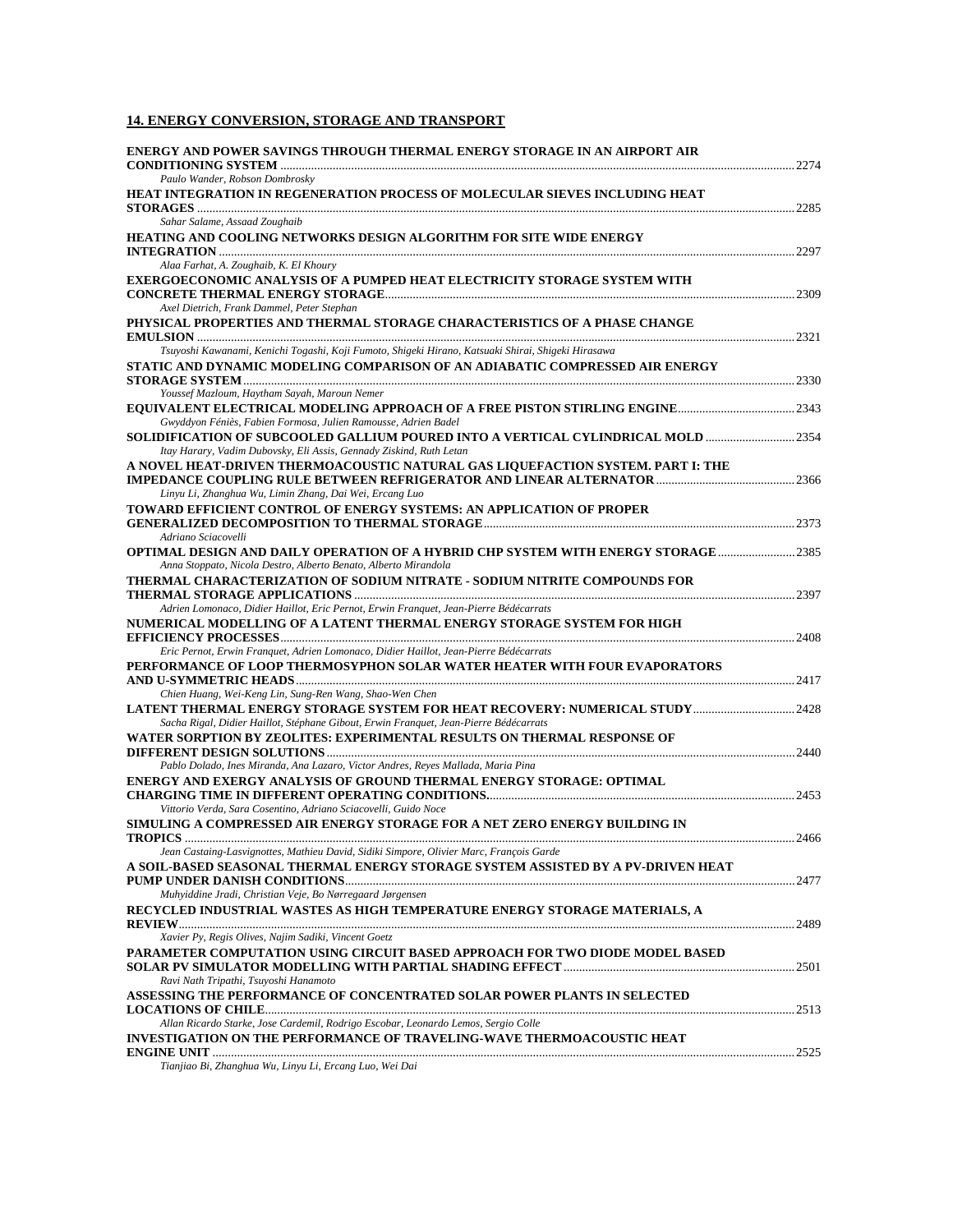## **POSTER 14. ENERGY CONVERSION, STORAGE AND TRANSPORT**

| DEEP FREEZING THERMOCHEMICAL STORAGE FOR REFRIGERATED TRANSPORT APPLICATIONS  2535                  |      |
|-----------------------------------------------------------------------------------------------------|------|
| Aleix Pubill, Driss Stitou, Nathalie Mazet                                                          |      |
| MODELING AND ANALYSIS OF ENERGY FLOW IN A HYBRID WIND-DIESEL-COMPRESSED AIR                         |      |
|                                                                                                     |      |
| Hussein Ibrahim, Daniel Rousse, Adrian Ilinca, Drishty Ramdennee, Ambrish Chandra, Karim Belmokhtar |      |
| CONVERSION OF WASTE HEAT TO ELECTRICITY: CARTOGRAPHY OF POSSIBLE CYCLES DUE TO                      |      |
|                                                                                                     |      |
| Nicolas Tauveron, Stéphane Colasson, Jean-Antoine Gruss                                             |      |
| ANALYSIS OF A MICRO-DISPERSED PCM COMPOSITE BEHAVIOUR IN A BUILDING'S WALL FOR                      |      |
|                                                                                                     | 2576 |
| Kamal El Omari, Yves Le Guer, Pascal Bruel                                                          |      |
| STUDY AND CONCEPTION OF HEAT RECOVERY SYSTEM FOR HYBRID POWER PLANT -                               |      |
|                                                                                                     | 2590 |
| Hussein Ibrahim, Hakim Chabour, Daniel Rousse, A Ilinca                                             |      |

## **15. BUILDING, URBAN & DISTRIBUTED ENERGY SYSTEMS**

| UTILISATION OF A SET OF DG SOURCES CONTROLLED BY ANN TO MEET ELECTRICITY DEMAND                                                                                                                                                                                       |       |
|-----------------------------------------------------------------------------------------------------------------------------------------------------------------------------------------------------------------------------------------------------------------------|-------|
|                                                                                                                                                                                                                                                                       |       |
| Lukasz Szablowski, Jaroslaw Milewski, Krzysztof Badyda                                                                                                                                                                                                                |       |
| <b>COMPARISON OF MODELS FOR THERMAL ENERGY STORAGE UNITS AND HEAT PUMPS IN MIXED</b>                                                                                                                                                                                  |       |
|                                                                                                                                                                                                                                                                       |       |
| Thomas Schütz, Hassan Harb, Rita Streblow, Dirk Müller                                                                                                                                                                                                                |       |
| STIRLING ENGINE BASED COGENERATION SYSTEM RETROFIT IMPACT ON THE ENERGY                                                                                                                                                                                               |       |
|                                                                                                                                                                                                                                                                       |       |
| Ismet Ugursal, Rasoul Asaee, Ian Beausoleil-Morrison                                                                                                                                                                                                                  |       |
| PHASE CHANGE MATERIALS CHARACTERISATION AND APPLICATIONS TO THE THERMAL                                                                                                                                                                                               |       |
|                                                                                                                                                                                                                                                                       |       |
| Erwin Franquet, Stéphane Gibout, Jean-Pierre Bédécarrats, Didier Haillot, William Maréchal, Frédéric Kuznik, Kevyn Johannes,<br>Damien David, Laurent Zalewski, Pierre Tittelein, Didier Defer, Stéphane Lassue, Annabelle Joulin, Hassane Naji, Jean-Pierre<br>Dumas |       |
| ENERGETIC AND EXERGETIC ANALYSIS OF A LOW-TEMPERATURE BASED DISTRICT HEATING                                                                                                                                                                                          |       |
|                                                                                                                                                                                                                                                                       |       |
| José Castro Flores, Justin Chiu, Bruno Lacarrière, Olivier Le Corre, Viktoria Martin                                                                                                                                                                                  |       |
| PARTICLE SWARM OPTIMIZATION AND KALMAN FILTERING FOR DEMAND PREDICTION OF                                                                                                                                                                                             |       |
|                                                                                                                                                                                                                                                                       |       |
| Araz Ashouri, Samira Fazlollahi, Michael Benz, François Maréchal                                                                                                                                                                                                      |       |
| SUPPORT VECTOR MACHINE IN PREDICTION OF BUILDING ENERGY DEMAND USING PSEUDO                                                                                                                                                                                           |       |
| Subodh Paudel, Phuong Nguyen, Wil Kling, Mohamed Elmtiri, Bruno Lacarrière, Olivier Le Corre                                                                                                                                                                          |       |
| OPERATIONAL MANAGEMENT OF RESIDENTIAL ENERGY SUPPLY NETWORKS BASED ON                                                                                                                                                                                                 |       |
|                                                                                                                                                                                                                                                                       |       |
| Tetsuya Wakui, Hiroki Kawayoshi, Ryohei Yokoyama, Hiroshi Iitaka, Hirohisa Aki                                                                                                                                                                                        |       |
|                                                                                                                                                                                                                                                                       |       |
| Max Huber, Sebastian Brust, Thomas Schütz, Ana Constantin, Rita Streblow, Dirk Müller                                                                                                                                                                                 |       |
| OPTIMAL SYSTEM DESIGN FOR END-USERS AND COMPONENTS IN MICROGRIDS AND SMART                                                                                                                                                                                            |       |
|                                                                                                                                                                                                                                                                       |       |
| Ramanunni Parakkal Menon, Araz Ashouri, François Maréchal, Mario Paolone                                                                                                                                                                                              |       |
| APPROACH FOR SIMULATION-BASED SCENARIO ANALYSES OF DISTRICT ENERGY SYSTEMS 2713                                                                                                                                                                                       |       |
| Marcus Fuchs, Jens Teichmann, Moritz Lauster, Rita Streblow, Dirk Müller                                                                                                                                                                                              |       |
| A MODELLING APPROACH FOR DISTRICT HEATING SYSTEMS WITH EMPHASIS ON TRANSIENT                                                                                                                                                                                          |       |
|                                                                                                                                                                                                                                                                       |       |
| Soma Mohammadi, Carsten Bojesen, Mads Vinge Muff                                                                                                                                                                                                                      |       |
|                                                                                                                                                                                                                                                                       |       |
| Mattias Vesterlund, Andrea Toffolo, Jan Dahl                                                                                                                                                                                                                          |       |
| IMPACT OF PASSIVE SOLAR DESIGN PARAMETERS ON AN OFFICE BUILDING ENERGY USE IN                                                                                                                                                                                         |       |
|                                                                                                                                                                                                                                                                       |       |
| Sanja Stevanovic                                                                                                                                                                                                                                                      |       |
| A COMPARATIVE STUDY FOR SIMULATION OF HEAT TRANSPORT IN LARGE DISTRICT HEATING                                                                                                                                                                                        |       |
|                                                                                                                                                                                                                                                                       |       |
| Kévin Sartor, Pierre Dewallef, David Thomas                                                                                                                                                                                                                           |       |
| KEY ENERGY AND TECHNOLOGICAL ASPECTS OF THREE INNOVATIVE CONCEPTS OF DISTRICT                                                                                                                                                                                         |       |
|                                                                                                                                                                                                                                                                       |       |
| Samuel Henchoz, Daniel Favrat, Patrick Chatelan, Fracois Marechal                                                                                                                                                                                                     |       |
| A MINLP OPTIMIZATION OF THE CONFIGURATION AND THE DESIGN OF A DISTRICT HEATING                                                                                                                                                                                        |       |
|                                                                                                                                                                                                                                                                       | .2787 |

*Theophile Mertz, Sylvain Serra, Aurélien Henon, Jean-Michel Reneaume*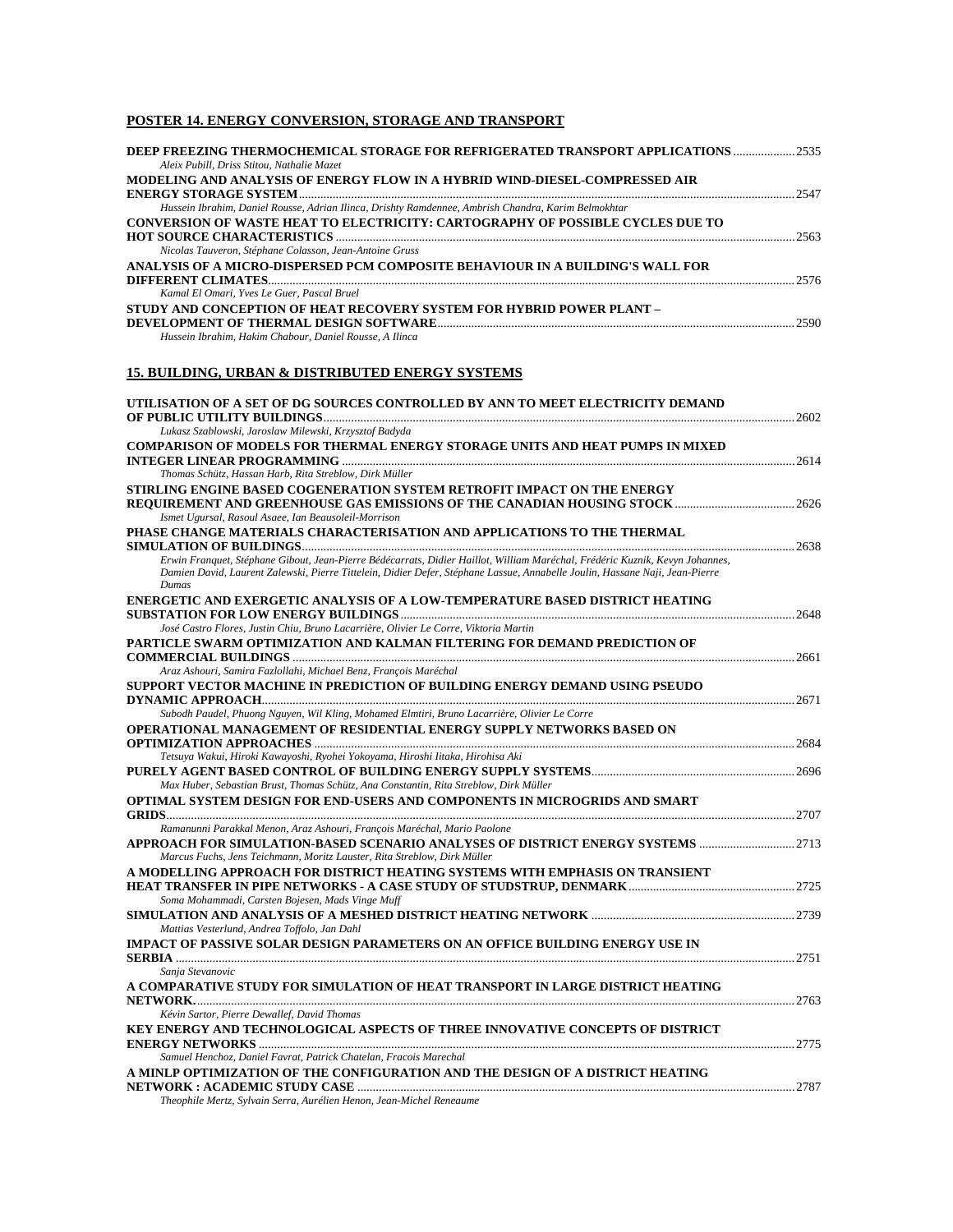| THE ANALYTICAL METHOD TO OBTAIN THE OPTIMAL PHASE CHANGE TEMPERATURE IN BCHP    | 2799 |
|---------------------------------------------------------------------------------|------|
| Xiaoguo Teng, Yi Bai, Lei Liu                                                   |      |
|                                                                                 | 2810 |
| Fält Martin, Ron Zevenhoven                                                     |      |
| THERMAL FLUID-DYNAMIC MODEL OF A DHN FOR LOAD PREDICTION OF THERMAL PLANTS 2821 |      |
| Vittorio Verda, Adriano Sciacovelli, Elisa Guelpa                               |      |
|                                                                                 |      |
| Rory Greenan                                                                    |      |
| DYNAMIC MODELING, EXPERIMENTAL VALIDATION AND SIMULATION OF A VIRTUAL DISTRICT  |      |
|                                                                                 | 2845 |
| Loïc Giraud, Roland Bavière, Cédric Paulus, Mathieu Vallée, Jean-Francois Robin |      |
| PARAMETRIC STUDY AND SIMULATION-BASED EXERGY OPTIMIZATION FOR ENERGY RETROFITS  |      |
| IN BUILDINGS                                                                    | 2857 |
| Ivan Garcia Kerdan, Rokia Raslan, Paul Ruyssevelt                               |      |

## **16. REFRIGERATION & AIR CONDITIONING, HEAT PUMPS**

| <b>COMPARISON OF A SOLAR-DRIVEN HEAT PUMP HEATING SYSTEM WITH OTHER TYPICAL</b>                           |       |
|-----------------------------------------------------------------------------------------------------------|-------|
|                                                                                                           | .2870 |
| Evangelos Bellos, Christos Tzivanidis, Asimakis Delis, Kimon Antonopoulos                                 |       |
| <b>IMPORTANCE OF THE RECONCILIATION METHOD TO HANDLE EXPERIMENTAL DATA:</b>                               |       |
| APPLICATION TO A REVERSIBLE HP/ORC UNIT INTEGRATED IN A POSITIVE ENERGY BUILDING                          | .2882 |
| Olivier Dumont, Sylvain Quoilin, Vincent Lemort                                                           |       |
| NOVEL METHOD TO ESTIMATE THERMAL CONDUCTIVITY OF GEOLOGICAL LAYERS FROM                                   |       |
|                                                                                                           |       |
| Nordin Aranzabal, J. Martos, A. Montero, J. Soret, R. Garcia-Olcina, J. Torres                            |       |
| SOLAR THERMO-HYDRAULIC ENGINE FOR COMBINED HEAT, COLD AND ELECTRICITY                                     |       |
|                                                                                                           | .2903 |
| Rémy Borgogno, Gilles Marck, Sylvain Mauran, Driss Stitou                                                 |       |
| THERMODYNAMIC ANALYSIS OF SECONDARY REFRIGERATION LOOPS: EFFECTS OF SLURRY                                |       |
|                                                                                                           | 2915  |
| Michel Pons, Hong-Minh Hoang, Anthony Delahaye, Laurence Fournaison                                       |       |
| Hifni Ariyadi, M. Prakash Maiya, Manel Valles, Daniel Salavera, Alberto Coronas                           |       |
|                                                                                                           |       |
| Jaume Fitó, Sylvain Mauran, Driss Stitou, Nathalie Mazet, Alberto Coronas                                 |       |
| DYNAMIC MODELLING OF WATER-AMMONIA ABSORPTION CHILLER IN GAX CONFIGURATION                                | .2949 |
| Lorenzo Castillo Garcia, Sabine Sochard, Jean-Michel Reneaume, Yann Vitupier                              |       |
|                                                                                                           |       |
| Andrej Kitanovski, Urbam Tomc, Uros Plazni, Alojz Poredos                                                 |       |
| <b>EXPERIMENTAL INVESTIGATION ON TRAVELLING-WAVE THERMOACOUSTIC HEAT PUMP</b>                             |       |
|                                                                                                           |       |
| Yang Zhao, Guoyao Yu, Zhanghua Wu, Ercang, Luo, Yuan Zhou                                                 |       |
|                                                                                                           |       |
| Pascal Stouffs, Rabah Ibsaine, Jean-Marc Joffroy                                                          |       |
| ENERGETIC, EXERGETIC AND EXERGOECONOMIC ANALYSIS OF CO2 REFRIGERATION SYSTEMS                             |       |
|                                                                                                           | .2993 |
| Paride Gullo, Brian Elmegaard, Giovanni Cortella                                                          |       |
| MODELING OF A THERMAL STORAGE SYSTEM INCORPORATED INTO A SOLAR COOLING                                    |       |
|                                                                                                           | 3005  |
| Olivier Marc, Paul Guillou, Frantz Sinama, Franck Lucas, Jean-Philippe Preane, Jean Castaing-Lasvignottes |       |
| <b>INVESTIGATION ON THE PERFORMANCE CHARACTERISTIC OF ERICSSON REFRIGERATION</b>                          |       |
|                                                                                                           |       |

*Junyi Wang, Xiaoling Zhuang, Guoxing Lin, Jinchan Chen* 

## **VOLUME 5**

| EFFICIENCY OF THE FIXED AND CONTROLLABLE EJECTORS INSTALLED IN A CO.                                                   |      |
|------------------------------------------------------------------------------------------------------------------------|------|
|                                                                                                                        | 3021 |
| Jakub Bodys, Michal Palacz, Jacek Smolka, Adam Fic, Zbigniew Bulinski, Andrzej Nowak, Krzysztof Banasiak, Armin Hafner |      |
| <b>DOCUMB 47 BEERICED LEIGH A LIB CONDITIONING IIB LE BIB CO.</b>                                                      |      |

#### **POSTER 16. REFRIGERATION & AIR CONDITIONING, HEAT PUMPS**

## **DESIGN AND TEST OF AN AUTONOMOUS WIRELESS PROBE TO MEASURE TEMPERATURE INSIDE BOREHOLE PIPES**.....................................................................................................................................................................................3033

*Nordin Aranzabal, J. Martos, A. Montero, J. Soret, R. Garcia-Olcina, J. Torres*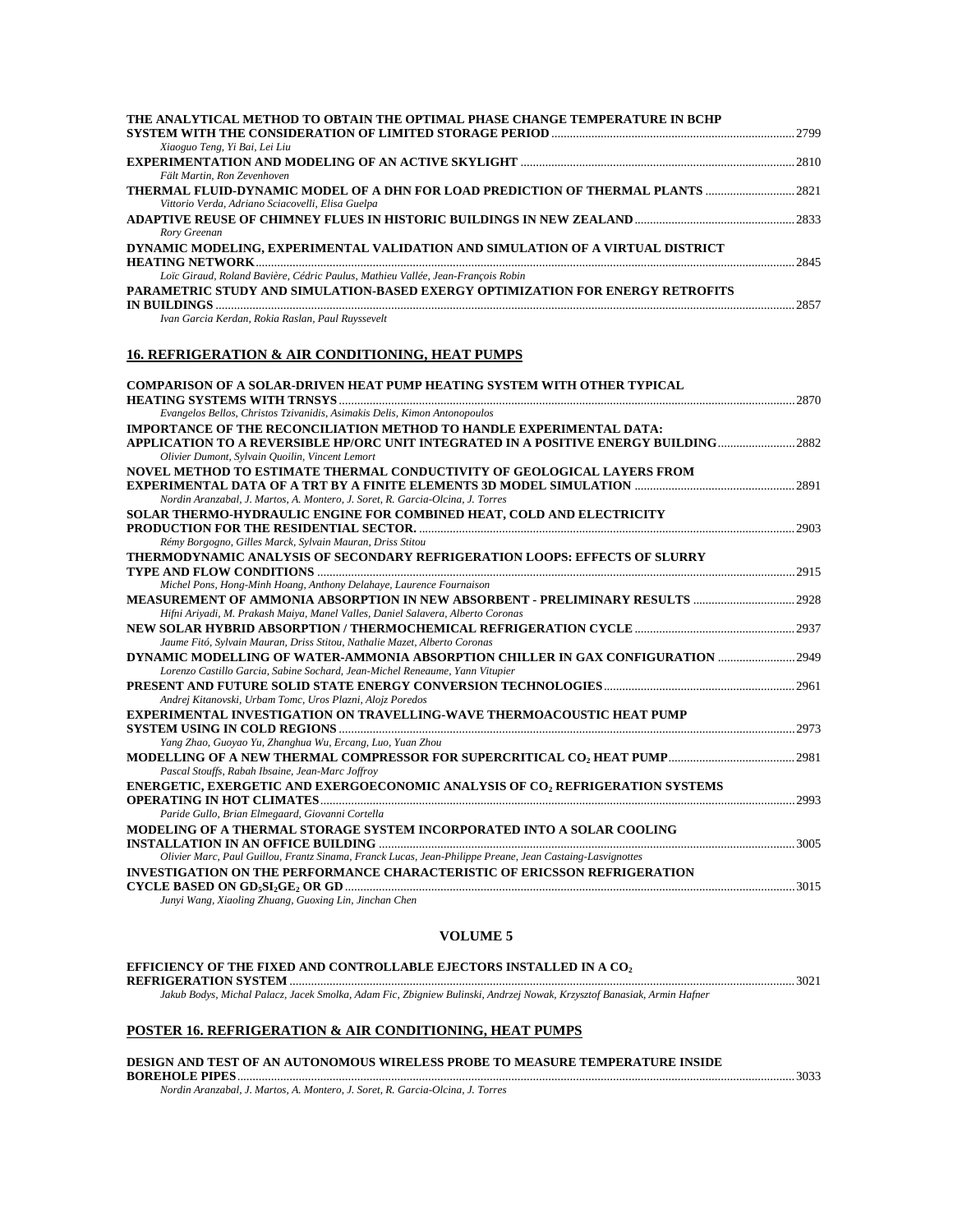| STUDY OF OIL / AMMONIA SEPARATION FOR COMBINED ABSORPTION POWER AND COOLING                   |      |
|-----------------------------------------------------------------------------------------------|------|
|                                                                                               | 3041 |
| James Muye, Joan Carles Bruno, Alberto Coronas, Rajagopal Saravanan                           |      |
| DETERMINATION OF THE COMPOSITION OF H <sub>2</sub> O/LIBR MIXTURES USING SW-NEAR INFRARED     |      |
|                                                                                               |      |
| María Isabel Barba, José Luis Labra, Daniel Salavera, María Soledad Larrechi, Alberto Coronas |      |
| A NUMERICAL PREDICTION OF THE THERMAL ENVIRONMENT OF A ROOM HEATED WITH A                     |      |
|                                                                                               |      |
| Samir Moujaes, Satya Gurram                                                                   |      |

## **17. FUEL CELLS**

| <b>OBJECTIVE VALIDATION OF THE MATHEMATICAL MODELS FOR THE NON-EQUILIBRIUM</b>                                                                                            |      |
|---------------------------------------------------------------------------------------------------------------------------------------------------------------------------|------|
|                                                                                                                                                                           | 3073 |
| Anna Sciazko, Yosuke Komatsu, Grzegorz Brus, Shinji Kimijima, Zygmunt Kolenda, Janusz Szmyd                                                                               |      |
| ECONOMIC ASSESSMENT OF A SOLID OXIDE FUEL CELL SYSTEM FOR BIOGAS UTILIZATION IN                                                                                           |      |
|                                                                                                                                                                           | 3085 |
| Karl Hauptmeier, Mathias Penkuhn, George Tsatsaronis                                                                                                                      |      |
| <b>COMPARISON STUDY ON DIFFERENT ITM (OXYGEN ION TRANSFER MEMBRANE)-INTEGRATED</b>                                                                                        |      |
| <b>MOLTEN CARBONATE FUEL CELL HYBRID SYSTEMS WITH CO, RECOVERY USING SWEEP GAS3098</b>                                                                                    |      |
| Ligiang Duan, Long Yue, Chao Gao, Wanjun Qu, Yongping Yang                                                                                                                |      |
| STUDY ON COAL-FIRED POWER PLANT WITH CO <sub>2</sub> CAPTURE BY INTEGRATING MOLTEN                                                                                        |      |
|                                                                                                                                                                           | 3111 |
| Ligiang Duan, Kun Xia, Long Yue, Yongping Yang                                                                                                                            |      |
| SYSTEM ANALYSIS FOR CO-ELECTROLYSIS OF WATER AND CARBON DIOXIDE FROM BIOGAS                                                                                               |      |
| UPGRADE IN SOLID OXIDE CELL, WITH EXPERIMENTAL ASSESSMENT OF THE EFFECTS OF                                                                                               |      |
|                                                                                                                                                                           | 3124 |
| Aga Zeleke, Massimo Santarelli, Domenico Ferrero, Andrea Lanzini                                                                                                          |      |
| <b>OPTIMIZATION OF THE DESIGN OF SOFC SYSTEMS WITH ANODE OFF-GAS RECIRCULATION</b> 3137<br>Vaibhav Singh, Isha Shukla, Jan Van Herle, Zacharie Wuillemin, Stefan Diethelm |      |
|                                                                                                                                                                           |      |

#### **18. SYSTEM OPERATION, CONTROL, DIAGNOSTICS & PROGNOSIS**

#### **ADVANTAGE OF A HOME ENERGY MANAGEMENT SYSTEM FOR PV UTILIZATION CONNECTED TO**

| Akira Yoshida, Shinya Yoshizawa, Yu Fujimoto, Noboru Murata, Shinji Wakao, Shin-ichi Tanabe, Yasuhiro Hayashi, Yoshiharu |      |
|--------------------------------------------------------------------------------------------------------------------------|------|
| Amano                                                                                                                    |      |
| <b>ECONOMIC EVALUATIONS OF RESIDENTIAL ENERGY SYSTEMS BASED ON PREDICTION-</b>                                           |      |
|                                                                                                                          |      |
| Ryohei Ogata, Akira Yoshida, Yu Fujimoto, Noboru Murata, Shinji Wakao, Shin-ichi Tanabe, Yoshiharu Amano                 |      |
| ENERGY EFFICIENCY ON-SITE ESTIMATION OF SELF-EXCITED INDUCTION GENERATOR UNDER                                           |      |
|                                                                                                                          | 3172 |
| Victoria Herrera. Jesus Andrade Romero. Javier Andrade-Romero                                                            |      |
| DEVELOPMENT OF A TRANSIENT SIMULATION PROGRAM FOR MICRO GAS TURBINES AND ITS                                             |      |
|                                                                                                                          | 3184 |
| Tong Seop Kim, Min Jae Kim, Jeong Ho Kim                                                                                 |      |
| TEST OF ROOM TEMPERATURE CONTROL SYSTEMS IN A FULLY CONTROLLABLE SURROUNDING 3196                                        |      |
| Nina Kopmann, Rita Streblow, Dirk Müller                                                                                 |      |
| <b>OPTIMIZATION OF SHIP SPEED PROFILE ALONG A ROUTE UNDER VARIABLE WEATHER</b>                                           |      |
|                                                                                                                          |      |
|                                                                                                                          |      |

*George Tzortzis, Christos Frangopoulos* 

## **19. CARBON DIOXIDE CAPTURE, UTILIZATION & STORAGE**

| A COMPARISON OF CO2 MINERAL SEQUESTRATION PROCESSES INVOLVING A DRY OR WET                |        |
|-------------------------------------------------------------------------------------------|--------|
|                                                                                           | 3221   |
| Ron Zevenhoven, Martin Slotte, Jacob Åbacka, James Highfield                              |        |
| CO <sub>2</sub> EMISSIONS REDUCTION FROM COAL-FIRED POWER GENERATION: A TECHNO-ECONOMIC   |        |
|                                                                                           |        |
| Vittorio Tola, Alberto Pettinau, Francesca Ferrara                                        |        |
|                                                                                           | - 3245 |
| Lidia Lombardi, Ennio Carnevale, Alessandro Paradisi                                      |        |
| POST-COMBUSTION CO2 CAPTURE BY AQUEOUS AMMONIA IN AN ADVANCED IGCC FIRED WITH             |        |
|                                                                                           | 3254   |
| Davide Bonalumi, Antonio Giuffrida                                                        |        |
| CO <sub>2</sub> CAPTURE IN COMBINED CYCLES WITH AIR-BLOWN GASIFICATION OF PRE-DRIED HIGH- |        |
|                                                                                           | 3266   |
| Antonio Giuffrida, Stefania Moioli, Laura Pellegrini                                      |        |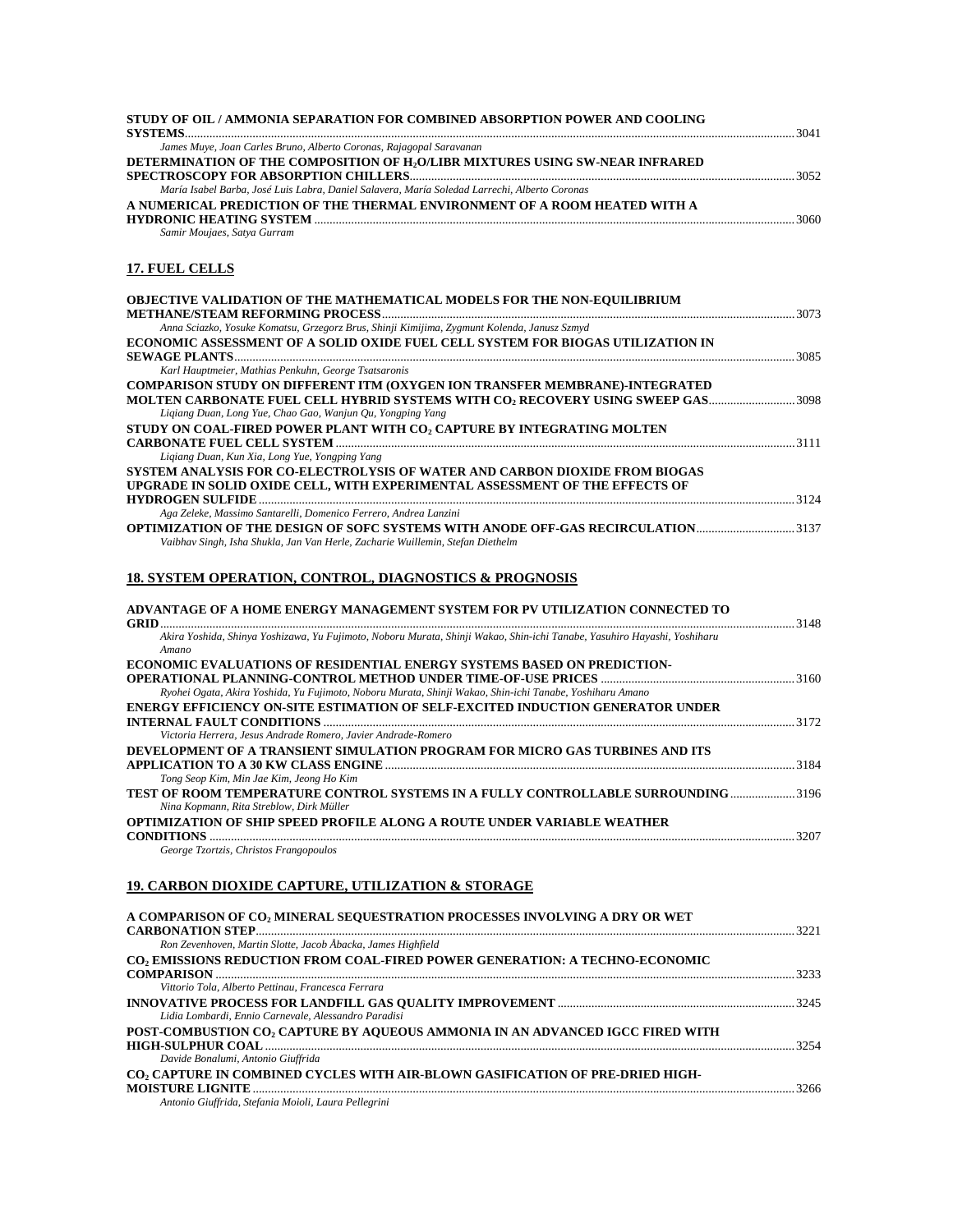| MULTI-OBJECTIVE OPTIMIZATION OF A SELEXOL® PROCESS FOR THE SELECTIVE REMOVAL OF                                                                     |  |
|-----------------------------------------------------------------------------------------------------------------------------------------------------|--|
| Manuele Gatti, Francois Marechal, Emanuele Martelli, Stefano Consonni<br>NATURAL GAS DECARBONIZATION FOR LOW EMISSIONS BITUMEN RECOVERY – EXERGETIC |  |
|                                                                                                                                                     |  |
| Experience Nduagu, Ian Gates                                                                                                                        |  |
| Giovanni Manente, Andrea Lazzaretto                                                                                                                 |  |
| PROCESS MODELING AND ECONOMIC ANALYSIS OF ETHANOL SYNTHESIS VIA CO2                                                                                 |  |
| Kostis Atsonios, Kyriakos Panopoulos, Emmanuel Kakaras                                                                                              |  |
| ENERGY CONSUMPTION AND ECONOMICAL EVALUATION OF THE CO2 CAPTURE INSTALLATION                                                                        |  |
| Krzysztof Bochon, Tadeusz Chmielniak                                                                                                                |  |
| Alar Konist, Birgit Maaten, Lauri Loo, Dmitri Neshumayev, Tõnu Pihu                                                                                 |  |
| POSTER 19. CARBON DIOXIDE CAPTURE, UTILIZATION & STORAGE                                                                                            |  |
| A REVIEW OF PROCESSES AND TECHNOLOGIES TO VALORISE GASES FROM INTEGRATED                                                                            |  |
| Wilmar Uribe-Soto, Jean-François Portha, Jean-Marc Commenge, Laurent Falk                                                                           |  |
| <u> 21. INDUSTRIAL PRODUCTION, SUSTAINABILITY &amp; USE OF RESOURCES</u>                                                                            |  |
| ON THE ALLOCATION OF THE EXERGY COSTS AND CO <sub>2</sub> EMISSION COST FOR AN INTEGRATED                                                           |  |
| Daniel Florez-Orrego, Silvio de Oliveira Jr                                                                                                         |  |
| A SYSTEM DYNAMIC MODEL TO ANALYZE THE FRESHWATER DEPENDENCE OF THE MARCELLUS                                                                        |  |
| Huajiao Li, Haizhong An, Andrew Kleit, Li Li, Meng Jiang                                                                                            |  |
| THE FACTORY OF THE FUTURE: TWO CASESTUDIES TO ILLUSTRATE THE FUTURE ROLE OF                                                                         |  |
| Sarah Debler, Marc Berthou, Susanne Palm, Aubry Remi                                                                                                |  |
| OPTIMAL DESIGN AND CONTROL OF WIND-DIESEL HYBRID ENERGY SYSTEMS FOR REMOTE                                                                          |  |
| Alberto Romero, Monica Carvalho, Dean Millar                                                                                                        |  |
| FORESTRY MEETS STEEL. A SYSTEM STUDY OF THE POSSIBILITY TO PRODUCE DRI (DIRECTLY                                                                    |  |
| Carl-Erik Grip, A. Toffolo, M. Ostman, Erik Sandberg, J. Orre                                                                                       |  |
| Fabian Bühler, Fridolin Müller Holm, Baijia Huang, Jesper Graa Andreasen, Brian Elmegaard                                                           |  |
| 22. ENERGY POLICY & PLANNING                                                                                                                        |  |
|                                                                                                                                                     |  |
| THE INFLUENCE OF TECHNOLOGY ASSUMPTIONS ON SCENARIOS OF CARBON CAPTURE AND                                                                          |  |
| Matteo Muratori, Leon Clarke                                                                                                                        |  |
| FINDING CORRELATIONS BETWEEN THE CRUDE OIL PRICE AND STOCK RETURNS IN CHINA BY                                                                      |  |
| Shupei Huang, Haizhong An, Xiangyun Gao                                                                                                             |  |
| OPTIMAL DEVELOPMENT OF THE FUTURE DANISH ENERGY SYSTEM – INSIGHTS FROM TIMES-                                                                       |  |
| Stefan Petrovic, Kenneth Karlsson, Olexandr Balyk                                                                                                   |  |
|                                                                                                                                                     |  |

| CONTRIBUTION OF RENEWABLE ENERGY TO REGIONAL STRUCTURING IN SOUTHERN EUROPE  3475                          |  |
|------------------------------------------------------------------------------------------------------------|--|
| Eva Llera, Miguel Marco, Sabina Scarpellini, Juan Aranda, Alfonso Aranda-Usón                              |  |
| OPTIMIZATION OF THE OPERATING PARAMETERS OF HEAT AND POWER FACILITIES BASED ON                             |  |
|                                                                                                            |  |
| Idalberto Herrera, Manuel Rubio, Catharina Erlich, Francesco Contino, Ward De Paepe, Yaniel Garcia Lovella |  |
| THE IMPACT OF ENERGY POLICY ON ENERGY EFFICIENCY IN EUROPE: A CASE STUDY OF WASTE                          |  |
|                                                                                                            |  |
| Sanne Lemmens                                                                                              |  |
|                                                                                                            |  |
| Wojciech Stanek, Jan Szargut, Lucyna Czarnowska                                                            |  |
| BIOMASS DISTRICT HEATING SYSTEM: A SOLUTION FOR THE DIRECTIVE 27/2012/EU ………………………………………………………………………       |  |
|                                                                                                            |  |

*Víctor M. Soltero, Ramón Velázquez, Ricardo Chacartegui, Monica Carvalho, José Becerra*